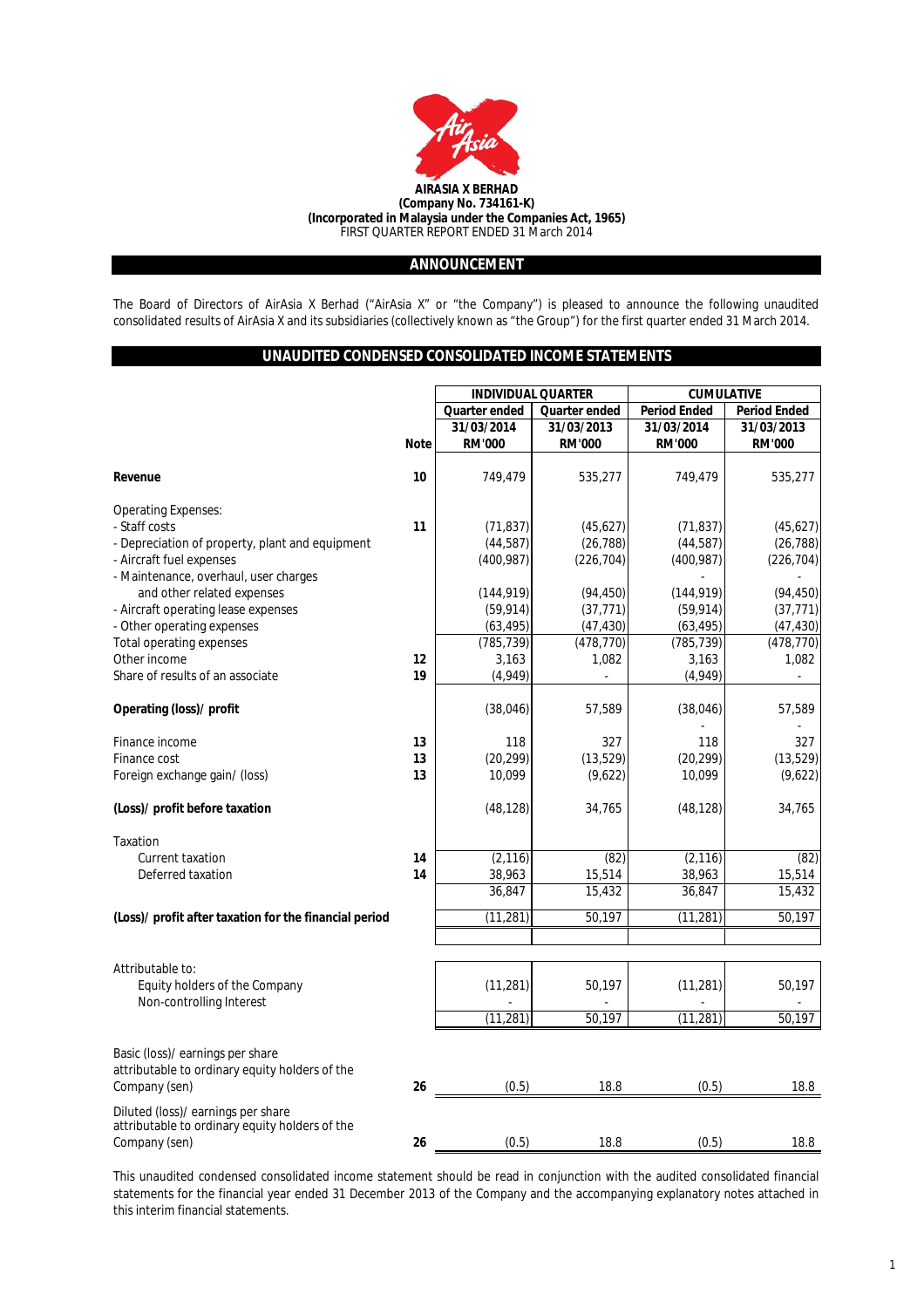

# **UNAUDITED CONDENSED CONSOLIDATED STATEMENTS OF COMPREHENSIVE INCOME**

|                                                                                                                |             |                             | <b>INDIVIDUAL QUARTER</b>   | <b>CUMULATIVE</b>           |                             |  |
|----------------------------------------------------------------------------------------------------------------|-------------|-----------------------------|-----------------------------|-----------------------------|-----------------------------|--|
|                                                                                                                |             | Quarter ended               | Quarter ended               | <b>Period Ended</b>         | <b>Period Ended</b>         |  |
|                                                                                                                | <b>Note</b> | 31/03/2014<br><b>RM'000</b> | 31/03/2013<br><b>RM'000</b> | 31/03/2014<br><b>RM'000</b> | 31/03/2013<br><b>RM'000</b> |  |
| (Loss)/ profit for the period                                                                                  |             | (11, 281)                   | 50,197                      | (11, 281)                   | 50,197                      |  |
| Other comprehensive income<br>Cash flow hedges<br>Foreign currency translation differences                     |             | (9,663)<br>66               | 30                          | (9,663)<br>(12)             | 30                          |  |
| Total comprehensive (loss)/ income<br>for the period                                                           |             | (20, 878)                   | 50,227                      | (20, 956)                   | 50,227                      |  |
| Total comprehensive (loss)/ income attributable<br>To equity holder of the company<br>Non-controlling interest |             | (20, 878)                   | 50,227                      | (20, 956)                   | 50,227                      |  |
| Total comprehensive (loss)/ income<br>for the period                                                           |             | (20, 878)                   | 50,227                      | (20, 956)                   | 50,227                      |  |
|                                                                                                                |             |                             |                             |                             |                             |  |

This unaudited condensed consolidated income statement should be read in conjunction with the audited consolidated financial statements for the financial year ended 31 December 2013 of the Company and the accompanying explanatory notes attached in this interim financial statements.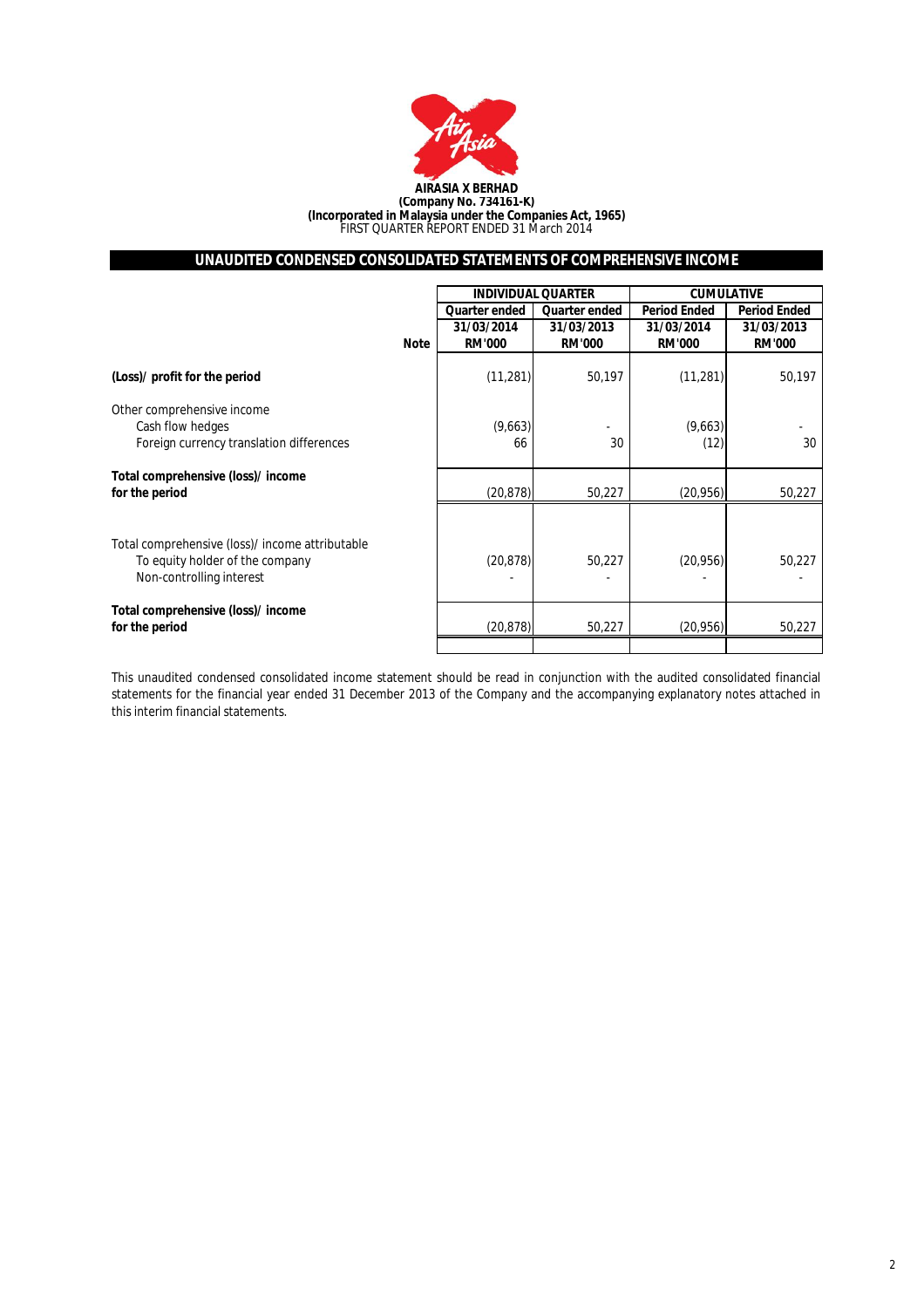

# **UNAUDITED CONDENSED CONSOLIDATED STATEMENT OF FINANCIAL POSITION**

|                                        | <b>Unaudited</b> | <b>Audited</b> |
|----------------------------------------|------------------|----------------|
|                                        | As At            | As At          |
|                                        | 31/03/2014       | 31/12/2013     |
| <b>Note</b>                            | <b>RM'000</b>    | <b>RM'000</b>  |
| <b>NON-CURRENT ASSETS</b>              |                  |                |
| Property, plant and equipment<br>16    | 2,591,966        | 2,275,213      |
| Deferred tax assets<br>14              | 398,593          | 359,630        |
| Deposits on aircraft purchases<br>17   | 622,090          | 638,283        |
| Other deposits<br>18                   | 204,070          | 196,201        |
| 19<br>Investment in associates         | 68,455           | 19,516         |
| Derivative financial instruments<br>24 | 48,985           | 60,388         |
|                                        | 3,934,159        | 3,549,231      |
| <b>CURRENT ASSETS</b>                  |                  |                |
| Derivative financial instruments<br>24 |                  | 5,541          |
| Inventories                            | 3,757            | 993            |
| Receivables and prepayments<br>20      | 163,138          | 165,356        |
| Amount due from related parties        | 28,176           | 16,387         |
| Amount due from an associate           | 3,500            | 1,353          |
| Deposits, cash and bank balances<br>21 | 131,955          | 262,976        |
| Tax recoverable                        |                  | 523            |
|                                        | 330,526          | 453,129        |
|                                        |                  |                |
| <b>CURRENT LIABILITIES</b>             |                  |                |
| 22<br>Trade and other payables         | 511,576          | 346,778        |
| Amounts due to related parties         | 22,646           | 1,916          |
| Sales in advance                       | 392,960          | 421,258        |
| 23<br><b>Borrowings</b>                | 456,061          | 445,880        |
| <b>Current tax liabilities</b>         | 1,547            |                |
|                                        | 1,384,790        | 1,215,832      |
|                                        |                  |                |
| <b>Net Current Liabilities</b>         | (1,054,264)      | (762, 703)     |
|                                        |                  |                |
| <b>NON-CURRENT LIABILITIES</b>         |                  |                |
| <b>Borrowings</b><br>23                | 1,659,940        | 1,550,373      |
| Derivative financial instruments<br>24 | 4,430            |                |
|                                        | 1,215,525        | 1,236,155      |
|                                        |                  |                |
| <b>CAPITAL AND RESERVES</b><br>25      |                  | 355,556        |
| Share capital                          | 355.556          |                |
| Share premium                          | 849,598          | 849,598        |
| Hedge reserve                          | 10,864           | 20,527         |
| Capital reserve                        | 770              | 522            |
| Retained earnings                      | (1, 251)         | 10,030         |
| Currency translation reserve           | (12)             | (78)           |
| Shareholders' equity                   | 1,215,525        | 1,236,155      |
|                                        |                  |                |

This unaudited condensed consolidated statement of financial position should be read in conjunction with the audited consolidated financial statements for the financial year ended 31 December 2013 of the Company and the accompanying explanatory notes attached in this interim financial statements.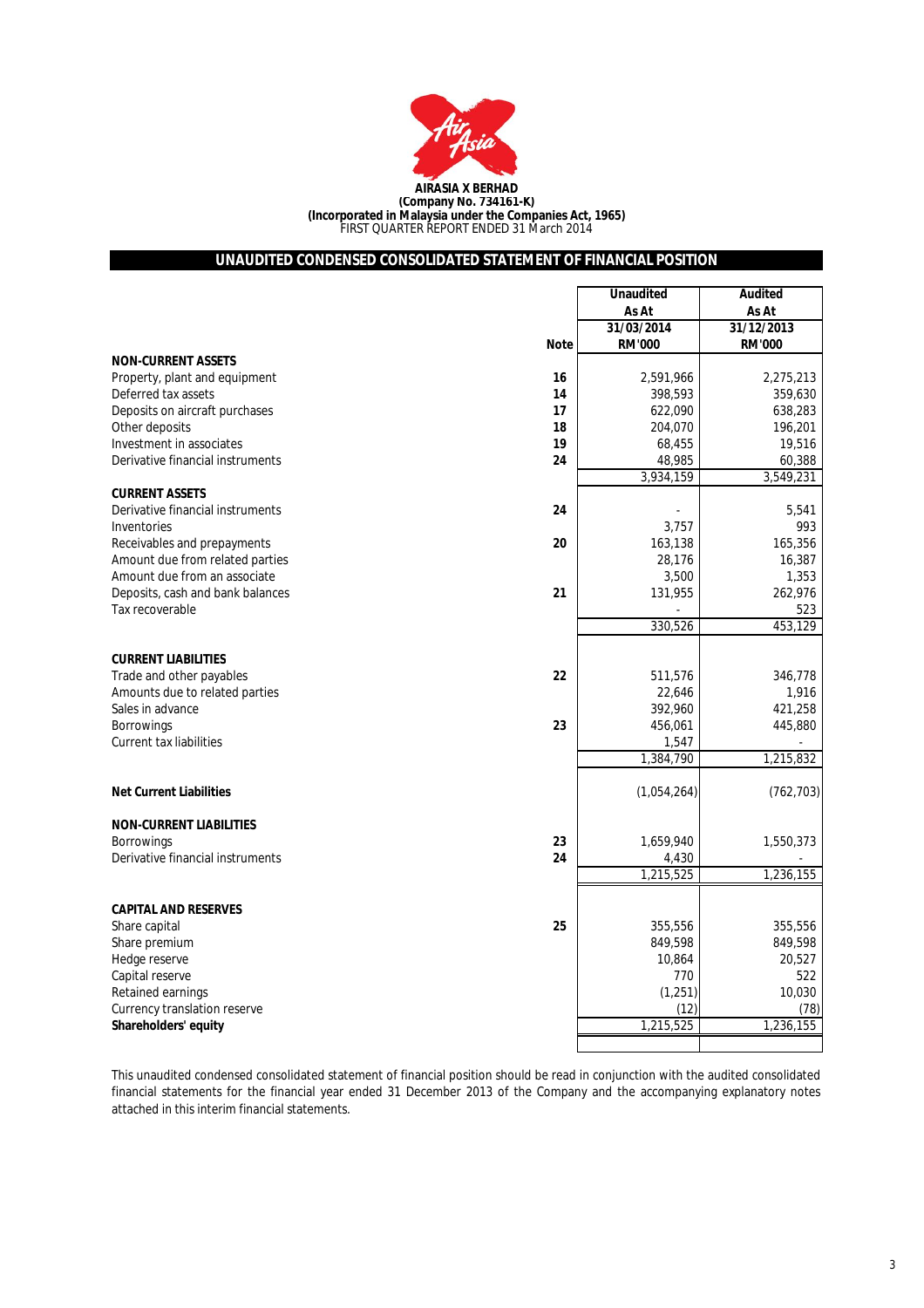

# **UNAUDITED CONDENSED CONSOLIDATED STATEMENT OF CASH FLOWS**

|                                                                   | <b>Period Ended</b> | <b>Period Ended</b> |
|-------------------------------------------------------------------|---------------------|---------------------|
|                                                                   | 31/03/2014          | 31/03/2013          |
| <b>Note</b>                                                       | <b>RM'000</b>       | <b>RM'000</b>       |
| <b>CASH FLOWS FROM OPERATING ACTIVITIES</b>                       |                     |                     |
| (Loss)/ profit before taxation                                    | (48, 128)           | 34,765              |
| Adjustments:                                                      |                     |                     |
| Property, plant and equipment                                     |                     |                     |
| - Depreciation                                                    | 44,587              | 26,788              |
| Interest expense                                                  | 20,299              | 13,529              |
| Interest income<br>Recovered receivables                          | (118)               | (327)               |
| Fair value gain on derivative financial instruments               | 5,010               | (2)                 |
| Share option expense                                              | 248                 |                     |
| Share of results of an associate                                  | 4,949               |                     |
| Net unrealised foreign exchange (gain)/ losses                    | (9,929)             | 7,627               |
|                                                                   | 16,918              | 82,380              |
| Changes in working capital                                        |                     |                     |
| Inventories                                                       | (2,763)             | 166                 |
| Receivable, prepayments and other deposits                        | (8,910)             | (15, 011)           |
| Related parties                                                   | 6,341               | (11, 817)           |
| Trade and other payables                                          | 168,994             | 40,661              |
| Sales in advance                                                  | (28, 299)           | (41,641)            |
| Cash generated from operations                                    | 152,281             | 54,738              |
| Interest paid                                                     | (20, 530)           | (13, 834)           |
| Interest received                                                 | 47                  | 290                 |
| Tax paid                                                          | (209)               | (375)               |
| Net cash generated from operating activities                      | 131,589             | 40,819              |
| <b>CASH FLOW FROM INVESTING ACTIVITIES</b>                        |                     |                     |
| Property, plant and equipment                                     |                     |                     |
| - Additions                                                       | (361, 339)          | (21, 829)           |
| Deposits on aircraft purchase                                     | 16,030              | (63, 710)           |
| Investment in an associate company                                | (53, 888)           |                     |
| Net cash used in investing activities                             | (399, 197)          | (85, 539)           |
| <b>CASH FLOWS FROM FINANCING ACTIVITIES</b>                       |                     |                     |
| Proceeds from borrowings                                          | 237,691             | 6,083               |
| Repayment of borrowings                                           | (100, 899)          | (48, 693)           |
| Placement of restricted cash                                      | (5,989)             | -                   |
| Net cash generated from/ (used in) financing activities           | 130,803             | (42, 610)           |
| NET DECREASE FOR THE FINANCIAL PERIOD                             | (136, 805)          | (87, 330)           |
| <b>CURRENCY TRANSLATION DIFFERENCES</b>                           | (205)               | (251)               |
| CASH AND CASH EQUIVALENTS AT BEGINNING OF<br>THE FINANCIAL PERIOD | 212,089             | 173,951             |
| CASH AND CASH EQUIVALENTS AT END OF<br>THE FINANCIAL PERIOD<br>21 | 75,079              | 86,370              |
|                                                                   |                     |                     |

This unaudited condensed consolidated statement of cash flow should be read in conjunction with the audited consolidated financial statements for the financial year ended 31 December 2013 of the Company and the accompanying explanatory notes attached in this interim financial statements.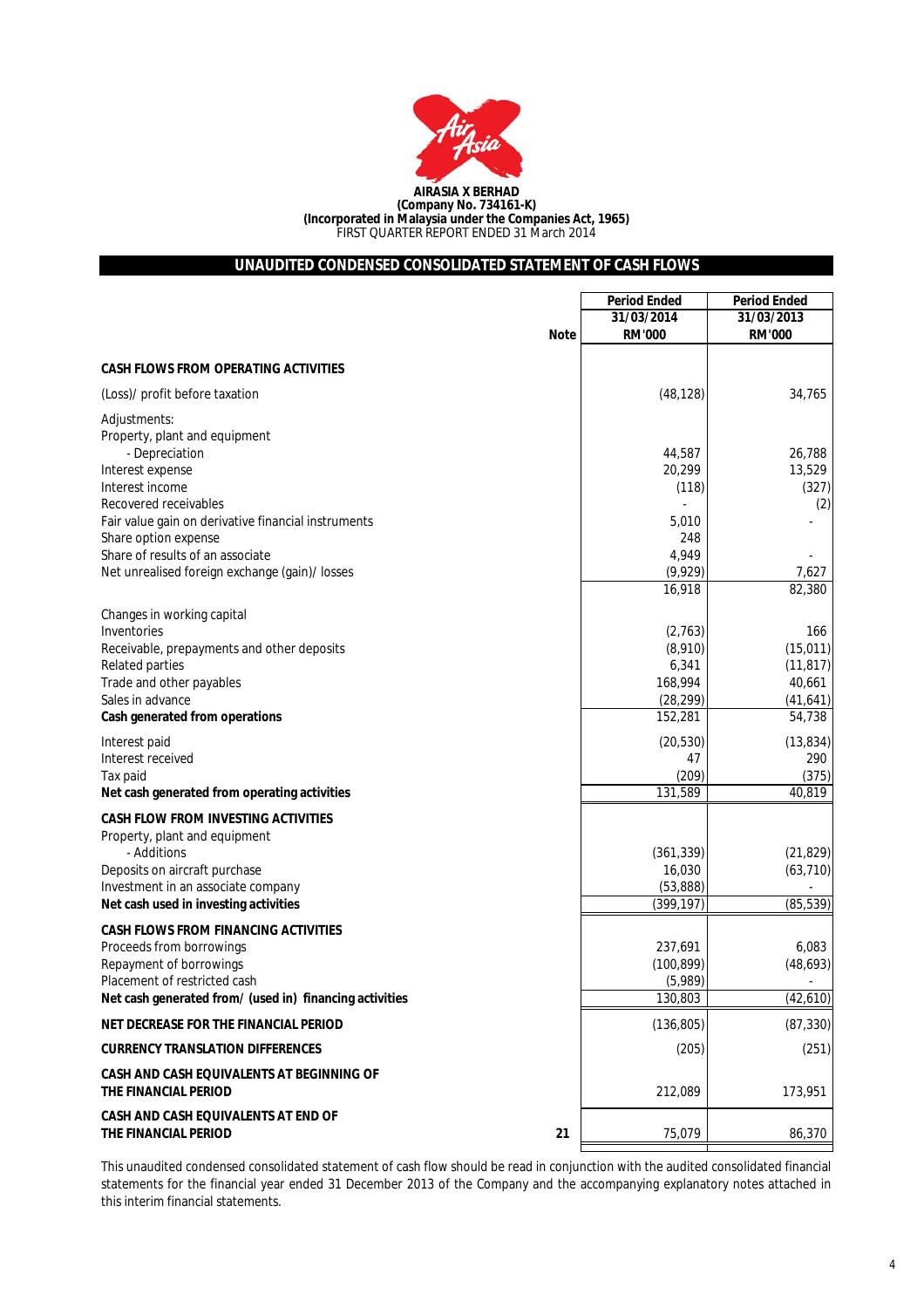

#### **AIRASIA X BERHAD (Company No. 734161-K) (Incorporated in Malaysia under the Companies Act, 1965)** FIRST QUARTER REPORT ENDED 31 March 2014

# **UNAUDITED CONDENSED CONSOLIDATED STATEMENT OF CHANGES IN EQUITY**

|                                          |               |                          |                          |                          |                          | Issued and fully paid      |                          |                  |                |                    |                          |               |
|------------------------------------------|---------------|--------------------------|--------------------------|--------------------------|--------------------------|----------------------------|--------------------------|------------------|----------------|--------------------|--------------------------|---------------|
|                                          |               | Issued and fully paid    |                          | Issued and fully paid    |                          | redeemable convertible     |                          |                  |                |                    |                          |               |
|                                          |               | ordinary shares          |                          | ordinary shares          |                          | preference shares ("RCPS") |                          |                  |                |                    |                          |               |
|                                          |               | of RM1.00 each           |                          | of RM0.15 each           |                          | of RM1.00 each             |                          |                  |                |                    |                          |               |
|                                          |               |                          |                          |                          |                          |                            |                          | <b>Cash Flow</b> |                | Currency           |                          |               |
|                                          | <b>Number</b> | Nominal                  | <b>Number</b>            | <b>Nominal</b>           | <b>Number</b>            | <b>Nominal</b>             | Share                    | Hedge            | Capital        | <b>Translation</b> | Retained                 | <b>Total</b>  |
|                                          | of shares     | Value                    | of shares                | Value                    | of shares                | Value                      | <b>Premium</b>           | <b>Reserve</b>   | <b>Reserve</b> | <b>Reserve</b>     | <b>Earnings</b>          | <b>Equity</b> |
|                                          | '000          | <b>RM'000</b>            | '000'                    | <b>RM'000</b>            | '000'                    | <b>RM'000</b>              | <b>RM'000</b>            | <b>RM'000</b>    | <b>RM'000</b>  | <b>RM'000</b>      | <b>RM'000</b>            | <b>RM'000</b> |
| At 1 January 2014                        |               |                          | 2,370,370                | 355,556                  |                          |                            | 849,598                  | 20,527           | 522            | (78)               | 10,030                   | 1,236,155     |
| Net loss for the period                  |               |                          | $\blacksquare$           | $\overline{\phantom{0}}$ | $\overline{\phantom{a}}$ | $\sim$                     | $\overline{\phantom{a}}$ | $\sim$           |                |                    | (11, 281)                | (11, 281)     |
| Amount transferred to income statement   |               |                          | ٠                        | $\overline{\phantom{0}}$ |                          | $\overline{\phantom{a}}$   |                          | (9,663)          |                |                    |                          | (9,663)       |
| Foreign currency translation differences | ٠             | $\overline{\phantom{0}}$ | $\blacksquare$           | $\overline{\phantom{a}}$ | $\overline{\phantom{a}}$ | $\sim$                     | $\sim$                   |                  |                | 66                 | $\overline{\phantom{a}}$ | 66            |
| Total comprehensive income               | ٠             |                          | ٠                        | $\overline{\phantom{0}}$ | $\overline{\phantom{a}}$ | $\overline{\phantom{a}}$   |                          | (9,663)          |                | 66                 | (11, 281)                | (20, 878)     |
| Employee Share Option Scheme ('ESOS')    |               | $\overline{\phantom{a}}$ | $\overline{\phantom{a}}$ |                          | $\overline{\phantom{a}}$ | $\overline{\phantom{a}}$   |                          |                  | 248            |                    | $\overline{a}$           | 248           |
| At 31 March 2014                         | ٠             | $\overline{\phantom{a}}$ | 2,370,370                | 355,556                  | $\blacksquare$           | $\sim$                     | 849,598                  | 10,864           | 770            | (12)               | (1, 251)                 | 1,215,525     |
| At 1 January 2013                        | 224,000       | 224,000                  |                          |                          | 42,667                   | 42,667                     | 215,832                  |                  |                | (66)               | 98,297                   | 580,730       |
| Net profit for the financial period      |               |                          | $\blacksquare$           |                          | $\blacksquare$           |                            |                          |                  |                |                    | 50,197                   | 50,197        |
| Other comprehensive loss                 |               | $\overline{\phantom{0}}$ | $\overline{\phantom{a}}$ | $\overline{\phantom{0}}$ | $\overline{\phantom{a}}$ |                            | $\overline{\phantom{a}}$ |                  |                | 30                 | $\sim$                   | 30            |
| At 31 March 2013                         | 224,000       | 224,000                  | $\overline{\phantom{a}}$ | $\sim$                   | 42,667                   | 42,667                     | 215,832                  |                  |                | (36)               | 148,494                  | 630,957       |
|                                          |               |                          |                          |                          |                          |                            |                          |                  |                |                    |                          |               |

This unaudited condensed consolidated statement of changes in equity should be read in conjunction with the audited consolidated financial statements for the financial year ended 31 December 2013 of the Company and the accompanying explanatory notes attached in this interim financial statements.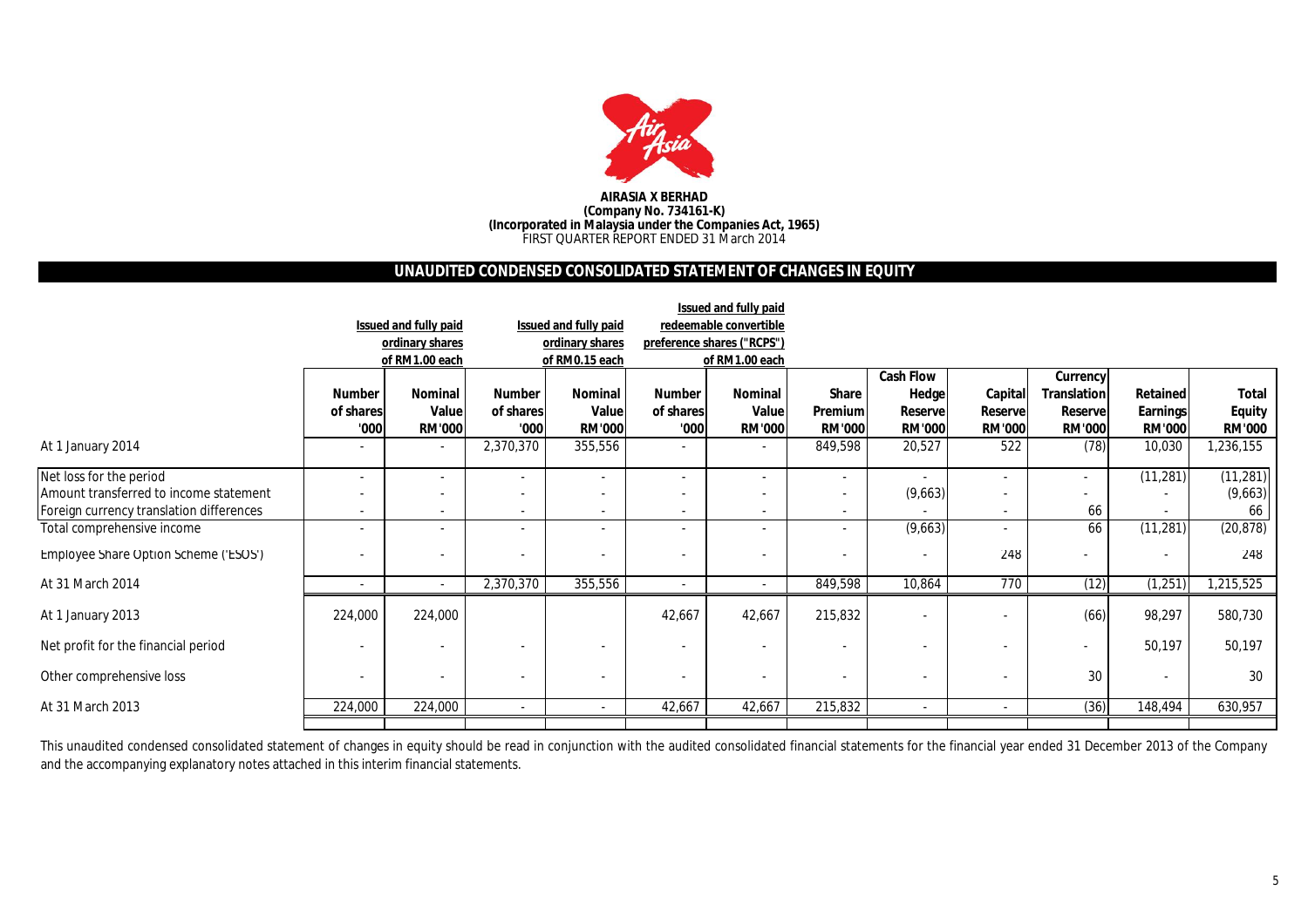

**(Incorporated in Malaysia with limited liability under the Companies Act, 1965)**

FIRST QUARTER REPORT ENDED 31 March 2014

# **KEY OPERATING STATISTICS - 31 March 2014**

**Performance indicator for current quarter against the same quarter last year**

| <b>Quarter Ended: 31 March</b>       | <b>Jan - Mar 2014</b> | <b>Jan - Mar 2013</b> | <b>Changes Y-O-Y</b> |
|--------------------------------------|-----------------------|-----------------------|----------------------|
|                                      |                       |                       |                      |
| Seat capacity                        | 1,257,295             | 770,965               | 63.1%                |
| Passengers carried                   | 1,080,763             | 647,366               | 66.9%                |
| Load Factor (%)                      | 85.8%                 | 84.2%                 | 1.6%                 |
| RPK (millions)                       | 5,339                 | 3,270                 | 63.3%                |
| ASK (millions)                       | 6,220                 | 3,885                 | 60.1%                |
| Average passenger fare (RM)          | 467.11                | 623.53                | $-25.1%$             |
| Ancillary revenue per passenger (RM) | 138.89                | 150.36                | $-7.6%$              |
| Revenue per ASK (sen)                | 12.09                 | 13.80                 | $-12.4%$             |
| Revenue per ASK (US¢)                | 3.67                  | 4.48                  | $-18.2%$             |
| Cost per ASK (sen)                   | 12.62                 | 12.37                 | 2.0%                 |
| Cost per ASK (US¢)                   | 3.83                  | 4.01                  | $-4.7%$              |
| Cost per ASK (sen) - excluding fuel  | 6.17                  | 6.54                  | $-5.5%$              |
| Cost per ASK (US¢) - excluding fuel  | 1.87                  | 2.12                  | $-11.8%$             |
| Aircraft (end of period)             | 22                    | 11                    | 100.0%               |
| Average sector length (km)           | 4,947                 | 5,039                 | $-1.8%$              |
| Sectors flown                        | 3,335                 | 2,045                 | 63.1%                |
| <b>Fuel consumed (Barrels)</b>       | 930,616               | 539,676               | 72.4%                |
| Average fuel price (USD/ Barrel)     | 130.61                | 136.31                | $-4.2%$              |

# **Definitions and calculation methodology**

| RPK (Revenue Passenger Kilometres) | Represents revenue passenger kilometres, which is the number of paying<br>passengers carried on scheduled flights multiplied by the number of kilometres<br>those passengers were flown.                                                                                                                                                                                                                           |
|------------------------------------|--------------------------------------------------------------------------------------------------------------------------------------------------------------------------------------------------------------------------------------------------------------------------------------------------------------------------------------------------------------------------------------------------------------------|
| ASK (Available Seat Kilometres)    | Represents available seat kilometres, which is the total number of seats<br>available on scheduled flights multiplied by the number of kilometres those<br>seats were flown.                                                                                                                                                                                                                                       |
| Revenue per ASK                    | Calculated as (i) total revenue (including charter flights), as adjusted for certain<br>revenue and expense items that are contained in the line item "Other income"<br>relating to the operation of our airline services, including, but not limited to,<br>airport taxes, revenue from the sale of the AirAsia Insure products and<br>insurance claims, (ii) divided by ASK.                                     |
| Cost per ASK                       | Calculated as (i) total operating expenses (including charter flights), as adjusted<br>for airport taxes and to exclude unrealised foreign exchange gain / (loss) and<br>other expenses not directly related to the operation of our airline services, and<br>to include certain finance income items, including realised foreign exchange<br>gain / (loss), (ii) divided by ASK.                                  |
| Cost per ASK - excluding fuel      | Calculated as (i) total operating expenses (including charter flights) excluding<br>aircraft fuel expenses, as adjusted for airport taxes and to exclude unrealised<br>foreign exchange gain / (loss) and other expenses not directly related to the<br>operation of our airline services, and to include certain finance income items,<br>including realised foreign exchange gain / (loss), (ii) divided by ASK. |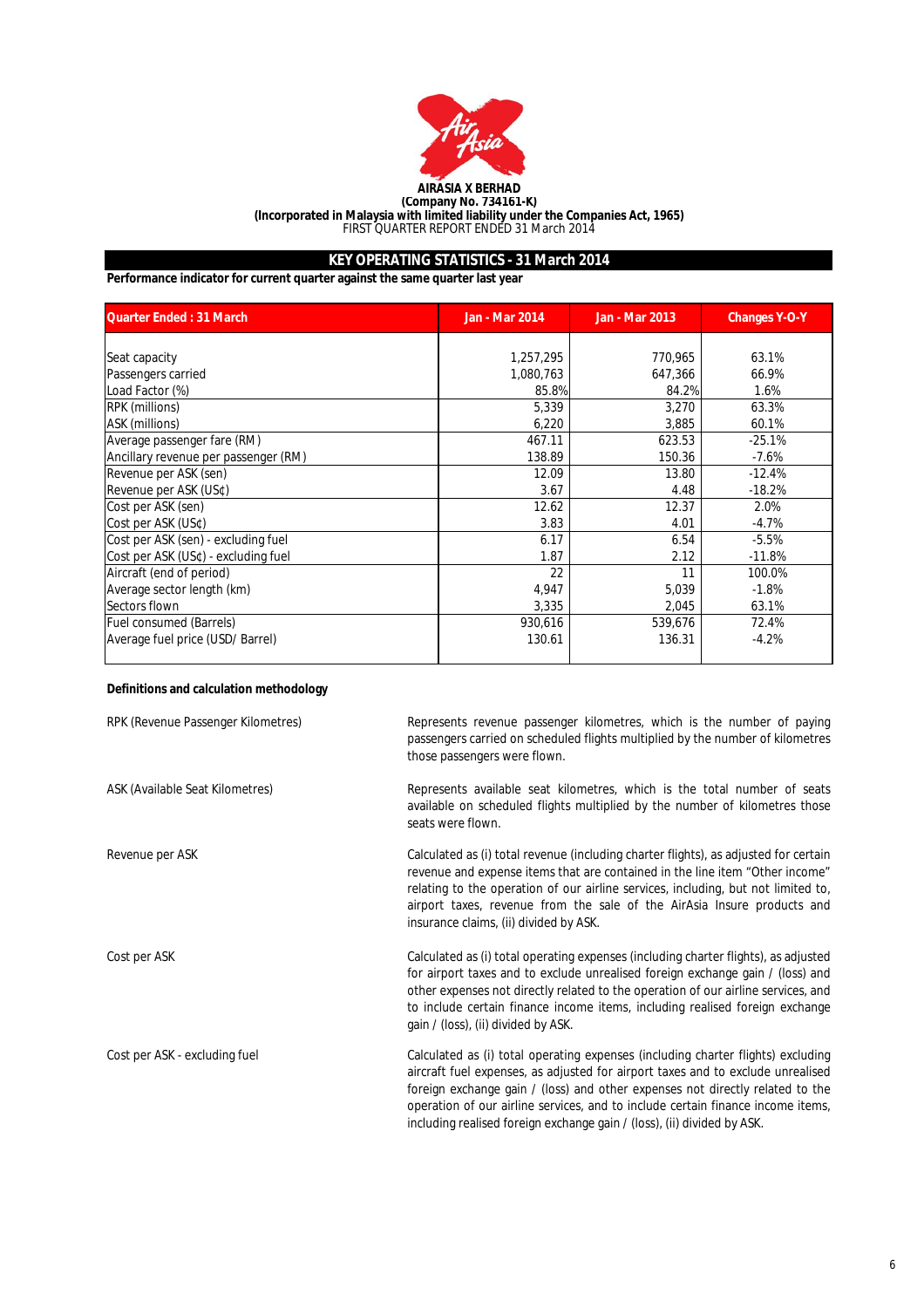

# **1. Basis of preparation**

The interim financial report is unaudited and has been prepared in accordance with Malaysian Financial Reporting Standard ("MFRS") 134 "Interim Financial Reporting" and paragraph 9.22 and Appendix 9B of the Bursa Malaysia Securities Berhad ("Bursa Malaysia") Listing Requirements.

The interim financial statements should be read in conjunction with the audited consolidated financial statements of the Company for the financial year ended 31 December 2013.

### **2. Summary of significant accounting policies**

The accounting policies and methods of computation adopted for the interim financial statements are consistent with those adopted for the audited consolidated financial statements of the Company for the financial year ended 31 December 2013, except for the adoption of the following MFRS and amendments to MFRS during the financial period:

| Amendment to MFRS 132 | Financial Instruments: Presentation        |
|-----------------------|--------------------------------------------|
| Amendment to MFRS 10  | Consolidated Financial Statements          |
| Amendment to MFRS 12  | Disclosures of Interests in Other entities |
| Amendment to MFRS 127 | Separate Financial Statements              |

The adoption of the above MFRS and amendments to MFRS did not have any material financial impact to the Group.

#### **3. Auditors' report on preceding annual financial statements**

The auditors have expressed an unqualified opinion on the audited consolidated financial statements of the Company for the financial year ended 31 December 2013.

#### **4. Seasonality of operations**

AirAsia X is primarily involved in the provision of air transportation services and is therefore subject to seasonal demand for air travel. As a significant portion of its passengers travel for leisure, the Company generally records higher revenue during holiday years, particularly from November to February. Accordingly, the revenues and cash flows are generally higher from November to February, and generally lower from March to June due to decreased travel during these months.

#### **5. Unusual items due to their nature, size or incidence**

There were no unusual items affecting assets, liabilities, equity, net income or cash flows during the current quarter and financial period.

#### **6. Changes in estimates**

There were no changes in estimates that have had material effects on the current quarter and financial period results.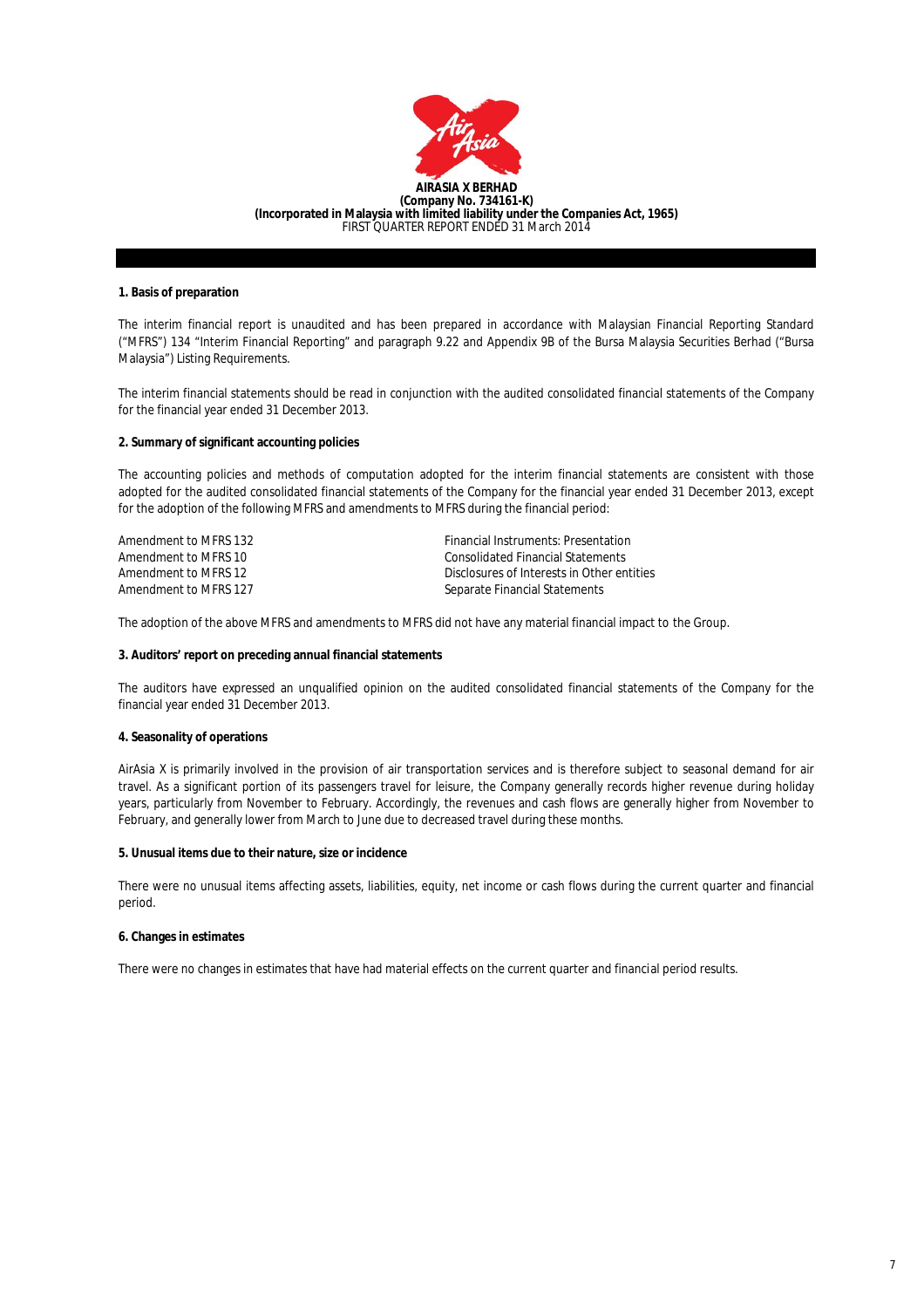

### **7. Capital and reserves**

The Company was listed on the Main Market of Bursa Malaysia on 10 July 2013 and has successfully issued 593 million new ordinary shares of RM 0.15 each at RM1.25 per share for capital expenditure, repayment of bank borrowings, general working capital and listing expenses purposes. Upon completion, the issued and fully paid ordinary shares of the Company amounted to 2,370 million ordinary shares of RM0.15 each and share premium of RM651.9 million has been included in the share premium account.

The new issuance of issued and fully paid up share capital is as disclosed in note 25.

### **8. Dividend paid**

**Total**

No dividends were declared or approved in the quarter ended 31 March 2014.

# **9. Segment reporting**

The reportable operating segments of the Group have been identified as North Asia, Australia and others.

|                             |                      | <b>INDIVIDUAL QUARTER</b> |                     | <b>CUMULATIVE</b>   |  |  |
|-----------------------------|----------------------|---------------------------|---------------------|---------------------|--|--|
|                             | <b>Quarter ended</b> | <b>Quarter ended</b>      | <b>Period Ended</b> | <b>Period Ended</b> |  |  |
|                             | 31/03/2014           | 31/03/2013                | 31/03/2014          | 31/03/2013          |  |  |
|                             | <b>RM'000</b>        | <b>RM'000</b>             | <b>RM'000</b>       | <b>RM'000</b>       |  |  |
| Revenue                     |                      |                           |                     |                     |  |  |
| North Asia                  | 357,939              | 259,947                   | 357,939             | 259,947             |  |  |
| Australia                   | 289,446              | 234.234                   | 289,446             | 234,234             |  |  |
| <b>Others</b>               | 102.094              | 41,096                    | 102.094             | 41,096              |  |  |
| Total                       | 749,479              | 535,277                   | 749,479             | 535,277             |  |  |
|                             |                      |                           |                     |                     |  |  |
|                             |                      | <b>INDIVIDUAL QUARTER</b> |                     | <b>CUMULATIVE</b>   |  |  |
|                             | <b>Quarter ended</b> | <b>Quarter ended</b>      | <b>Period Ended</b> | <b>Period Ended</b> |  |  |
|                             | 31/03/2014           | 31/03/2013                | 31/03/2014          | 31/03/2013          |  |  |
|                             | <b>RM'000</b>        | <b>RM'000</b>             | <b>RM'000</b>       | <b>RM'000</b>       |  |  |
| <b>EBITDAR/ (LBITDAR)</b> 1 |                      |                           |                     |                     |  |  |
| North Asia                  | 64.367               | 52.760                    | 64.367              | 52,760              |  |  |
| Australia                   | (4,258)              | 53,139                    | (4,258)             | 53,139              |  |  |
|                             |                      |                           |                     |                     |  |  |

 **66,455**

 **122,148**

 **66,455 122,148**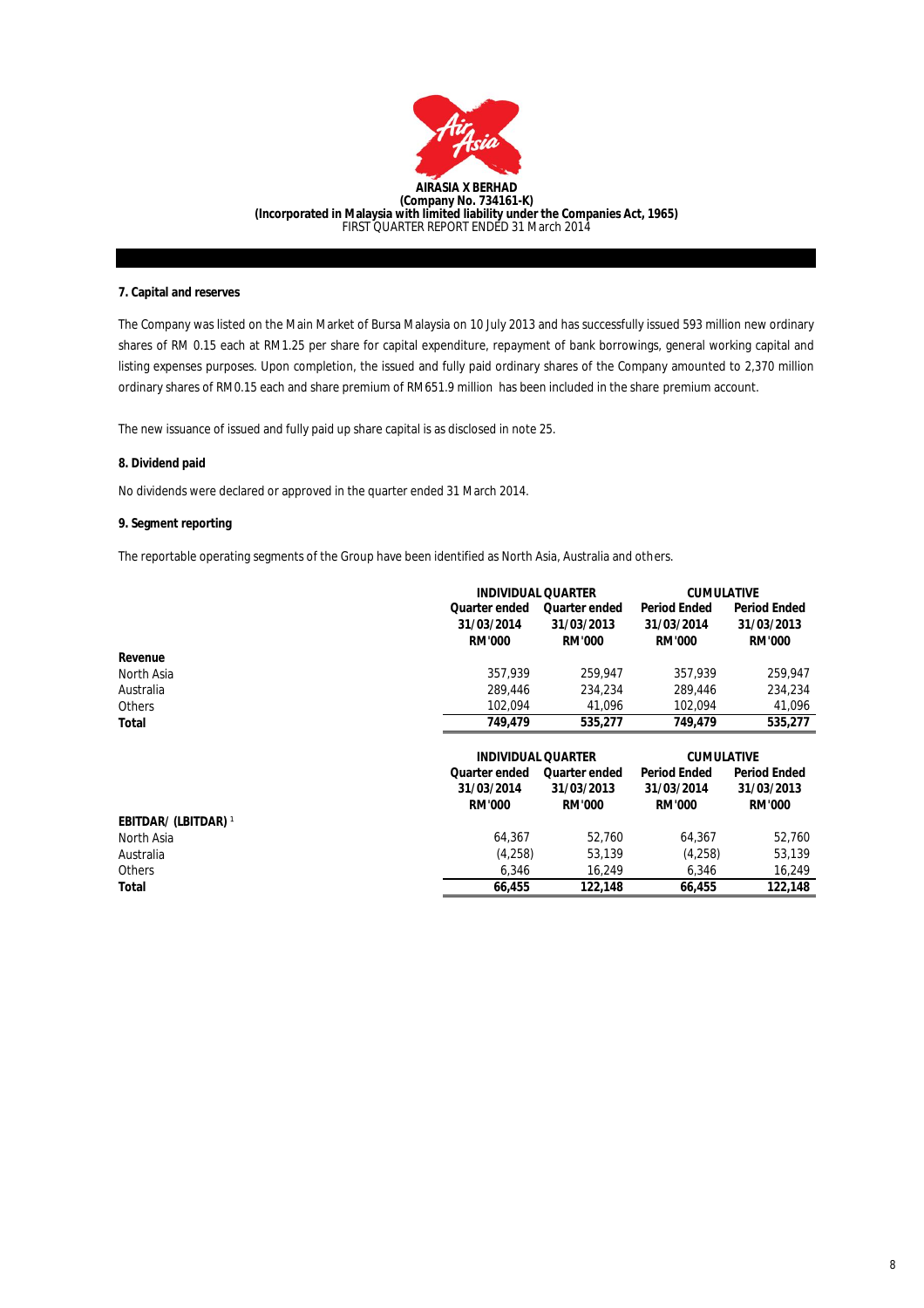

#### **AIRASIA X BERHAD (Company No. 734161-K) (Incorporated in Malaysia with limited liability under the Companies Act, 1965)** FIRST QUARTER REPORT ENDED 31 March 2014

|                                                        | <b>INDIVIDUAL QUARTER</b>                           |                                                     | <b>CUMULATIVE</b>                                  |                                                    |
|--------------------------------------------------------|-----------------------------------------------------|-----------------------------------------------------|----------------------------------------------------|----------------------------------------------------|
|                                                        | <b>Quarter ended</b><br>31/03/2014<br><b>RM'000</b> | <b>Quarter ended</b><br>31/03/2013<br><b>RM'000</b> | <b>Period Ended</b><br>31/03/2014<br><b>RM'000</b> | <b>Period Ended</b><br>31/03/2013<br><b>RM'000</b> |
| Profit Before Tax ("PBT")/ (Loss Before Tax) ("(LBT)") |                                                     |                                                     |                                                    |                                                    |
| North Asia                                             | 14,908                                              | 12.169                                              | 14,908                                             | 12.169                                             |
| Australia                                              | (52,622)                                            | 20.419                                              | (52,622)                                           | 20.419                                             |
| <b>Others</b>                                          | (10, 414)                                           | 2.177                                               | (10.414)                                           | 2,177                                              |
| Total                                                  | (48, 128)                                           | 34,765                                              | (48, 128)                                          | 34,765                                             |
|                                                        |                                                     |                                                     | ٠                                                  |                                                    |

Notes:

 $\overline{1}$ EBITDAR/ (LBITDAR) represents earnings/ (loss) before finance cost, taxation, depreciation, amortisation and aircraft rental expenses.

# **10. Revenue**

|                                 | <b>INDIVIDUAL QUARTER</b><br><b>Quarter ended</b><br>31/03/2014<br><b>RM'000</b> | <b>Quarter ended</b><br>31/03/2013<br><b>RM'000</b> | <b>CUMULATIVE</b><br><b>Period Ended</b><br>31/03/2014<br><b>RM'000</b> | <b>Period Ended</b><br>31/03/2013<br><b>RM'000</b> |
|---------------------------------|----------------------------------------------------------------------------------|-----------------------------------------------------|-------------------------------------------------------------------------|----------------------------------------------------|
| Scheduled flights               | 423.030                                                                          | 353.883                                             | 423.030                                                                 | 353.883                                            |
| Refund                          | (886)                                                                            | (211)                                               | (886)                                                                   | (211)                                              |
|                                 | 422.144                                                                          | 353.672                                             | 422.144                                                                 | 353,672                                            |
| Charter flights                 | 62.875                                                                           | 15,577                                              | 62.875                                                                  | 15.577                                             |
| Fuel surcharge                  | 81,801                                                                           | 49.769                                              | 81,801                                                                  | 49.769                                             |
| Freight and cargo               | 25.294                                                                           | 19.914                                              | 25.294                                                                  | 19,914                                             |
| Ancillary revenue               | 148,440                                                                          | 96.255                                              | 148,440                                                                 | 96.255                                             |
| Management fee                  | 579                                                                              | 90                                                  | 579                                                                     | 90                                                 |
| Aircraft Operating Lease Income | 8.346                                                                            | $\overline{\phantom{a}}$                            | 8.346                                                                   | $\overline{\phantom{a}}$                           |
| Other revenue                   | $\overline{\phantom{a}}$                                                         | $\overline{\phantom{a}}$                            | $\overline{\phantom{a}}$                                                | $\overline{\phantom{a}}$                           |
|                                 | 749.479                                                                          | 535.277                                             | 749.479                                                                 | 535.277                                            |

Ancillary revenue includes administrative and other fees, seat fees, change fees, convenience fees, excess baggage fees, inflight sales, and other items and services.

- -

## **11. Staff cost**

|                                       | <b>INDIVIDUAL QUARTER</b> |                          | <b>CUMULATIVE</b>   |                     |
|---------------------------------------|---------------------------|--------------------------|---------------------|---------------------|
|                                       | <b>Quarter ended</b>      | <b>Quarter ended</b>     | <b>Period Ended</b> | <b>Period Ended</b> |
|                                       | 31/03/2014                | 31/03/2013               | 31/03/2014          | 31/03/2013          |
|                                       | <b>RM'000</b>             | <b>RM'000</b>            | <b>RM'000</b>       | <b>RM'000</b>       |
| Wages, salaries, bonus and allowances | 66.374                    | 40.938                   | 66.374              | 40.938              |
| Defined contribution retirement plan  | 5.215                     | 4.689                    | 5.215               | 4.689               |
| ESOS                                  | 248                       | $\overline{\phantom{a}}$ | 248                 |                     |
|                                       | 71.837                    | 45.627                   | 71.837              | 45.627              |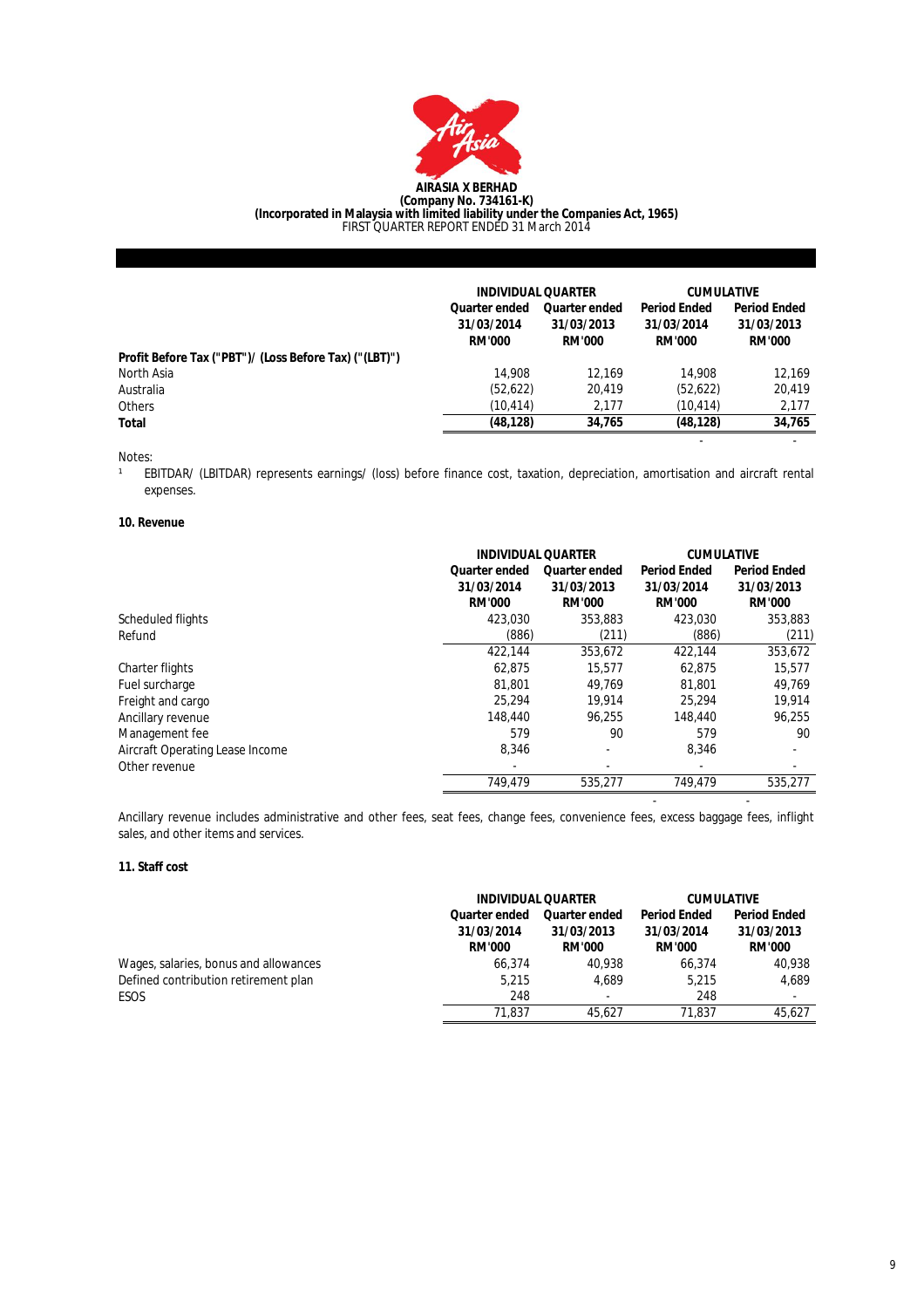

**(Incorporated in Malaysia with limited liability under the Companies Act, 1965)** FIRST QUARTER REPORT ENDED 31 March 2014

**12. Other income**

|                                  | <b>INDIVIDUAL QUARTER</b>                    |                                                     | <b>CUMULATIVE</b>                                  |                                                    |
|----------------------------------|----------------------------------------------|-----------------------------------------------------|----------------------------------------------------|----------------------------------------------------|
|                                  | Quarter ended<br>31/03/2014<br><b>RM'000</b> | <b>Quarter ended</b><br>31/03/2013<br><b>RM'000</b> | <b>Period Ended</b><br>31/03/2014<br><b>RM'000</b> | <b>Period Ended</b><br>31/03/2013<br><b>RM'000</b> |
| Commission income from insurance | 1.664                                        | 1.082                                               | 1.664                                              | 1.082                                              |
| <b>Others</b>                    | 1.499                                        | $\overline{\phantom{a}}$                            | 1.499                                              | $\overline{\phantom{a}}$                           |
|                                  | 3.163                                        | 1.082                                               | 3.163                                              | 1.082                                              |

Other income ('others') includes incentives received/receivable by the Group from certain airport authorities and sales and lease back of engines.

-

# **13. Finance income/(costs)**

|                                                                   |                                                     | <b>INDIVIDUAL QUARTER</b>                           |                                                    | <b>CUMULATIVE</b>                                  |  |
|-------------------------------------------------------------------|-----------------------------------------------------|-----------------------------------------------------|----------------------------------------------------|----------------------------------------------------|--|
|                                                                   | <b>Quarter ended</b><br>31/03/2014<br><b>RM'000</b> | <b>Quarter ended</b><br>31/03/2013<br><b>RM'000</b> | <b>Period Ended</b><br>31/03/2014<br><b>RM'000</b> | <b>Period Ended</b><br>31/03/2013<br><b>RM'000</b> |  |
| Finance income:                                                   |                                                     |                                                     |                                                    |                                                    |  |
| Interest income on deposits with licensed banks                   | 118                                                 | 327                                                 | 118                                                | 327                                                |  |
| Finance costs:                                                    |                                                     |                                                     |                                                    |                                                    |  |
| Interest expense on bank borrowings                               | (20, 277)                                           | (13, 463)                                           | (20, 277)                                          | (13, 463)                                          |  |
| Bank facilities and other charges                                 | (22)<br>(20, 299)                                   | (66)<br>(13,529)                                    | (22)<br>(20, 299)                                  | (66)<br>(13, 529)                                  |  |
| Foreign exchange gain/ (loss)                                     |                                                     |                                                     |                                                    |                                                    |  |
| Unrealised foreign exchange loss                                  |                                                     |                                                     |                                                    |                                                    |  |
| on borrowings<br>Fair value movement recycled from cash           | (23, 884)                                           | (9, 262)                                            | (23, 884)                                          | (9, 262)                                           |  |
| flow hedge reserve                                                | 34,229                                              |                                                     | 34,229                                             |                                                    |  |
| Unrealised foreign exchange loss on deposits<br>and bank balances | (272)                                               | (281)                                               | (272)                                              | (281)                                              |  |
|                                                                   | 10,073                                              | (9, 543)                                            | 10,073                                             | (9, 543)                                           |  |
| Realised foreign exchange gain/ (loss) on                         |                                                     |                                                     |                                                    |                                                    |  |
| upliftment of fixed deposits                                      | 26                                                  | (79)                                                | 26                                                 | (79)                                               |  |
| Net foreign exchange gains/ (losses)                              | 10,099                                              | (9,622)                                             | 10,099                                             | $\sqrt{9}$ ,622)                                   |  |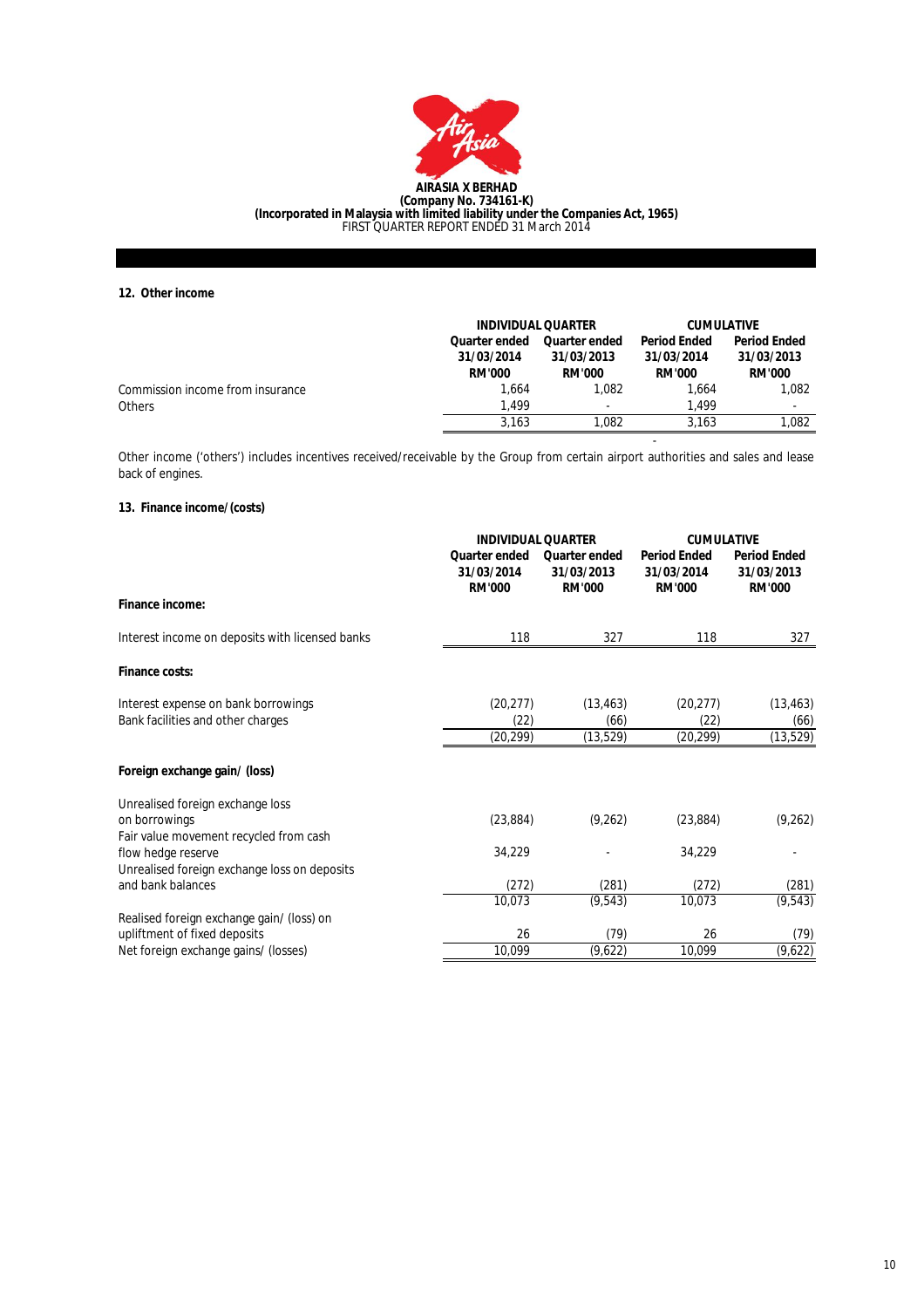

### **14. Taxation**

# **Current taxation**

The current taxation charge comprises tax payable on interest income.

#### **Deferred taxation**

During the financial period ended 31 March 2014 the Company recognised a net tax allowance of RM36.8 million, as compared to RM15.4 million in the financial period ended 31 March 2013, due primarily to income tax exemptions recognised for certain qualifying expenditures as provided by the Malaysian Ministry of Finance.

The following table sets forth the reconciliation between the Malaysian statutory and actual tax credit earned by the Group for the financial periods indicated.

|                                                       | <b>INDIVIDUAL QUARTER</b> |                      | <b>CUMULATIVE</b>   |                     |
|-------------------------------------------------------|---------------------------|----------------------|---------------------|---------------------|
|                                                       | <b>Quarter ended</b>      | <b>Quarter ended</b> | <b>Period Ended</b> | <b>Period Ended</b> |
|                                                       | 31/03/2014                | 31/03/2013           | 31/03/2014          | 31/03/2013          |
|                                                       | <b>RM'000</b>             | <b>RM'000</b>        | <b>RM'000</b>       | <b>RM'000</b>       |
| (LBT)/PBT                                             | (48, 128)                 | 34.765               | (48, 128)           | 34.765              |
| Tax calculated at Malaysian statutory tax rate of 25% | (13, 320)                 | 8.691                | (13, 320)           | 8,691               |
| Tax effects:                                          |                           |                      |                     |                     |
| - Over accrual in prior year                          | (2, 174)                  |                      | (2, 174)            |                     |
| - tax incentives                                      | (18, 591)                 | (25, 792)            | (18, 591)           | (25, 792)           |
| - expenses not deductible for tax purposes            | 7.410                     | 3.629                | 7.410               | 3.629               |
| - income not subject to tax                           |                           | (1,960)              |                     | (1,960)             |
| - Changes in statutory tax rate                       | (10, 172)                 |                      | (10, 172)           |                     |
| Taxation                                              | (36, 847)                 | (15, 432)            | (36,847)            | (15, 432)           |

# **15. Disclosure of Realised and Unrealised Profits**

The cumulative retained profit of the Group and its subsidiaries comprise realised and unrealised profit are as follows:

|                                                                | As at<br>31/03/2014<br><b>RM'000</b> | As at<br>31/12/2013<br><b>RM'000</b> |
|----------------------------------------------------------------|--------------------------------------|--------------------------------------|
| Total retained profit of AirAsia X Berhad and its subsidiaries |                                      |                                      |
| - Realised                                                     | 85,536                               | (108, 897)                           |
| - Unrealised                                                   | (81, 838)                            | 119,429                              |
|                                                                | 3.698                                | 10.532                               |
| Total share of accumulated losses from associated companies    |                                      |                                      |
| - Realised                                                     | (4,949)                              | (502)                                |
| Total retained (losses)/ earnings                              | (1,251)                              | 10.030                               |
|                                                                |                                      |                                      |

### **16. Property, plant and equipment**

#### **(a) Acquisition and disposal**

During the period ended 31 March 2014, the Group acquired property, plant and equipment amounting to RM361.3 million (period ended 31 March 2013: RM21.8 million) primarily in relation to the acquisition of new aircraft.

#### **(b) Revaluation**

There was no revaluation of property, plant and equipment for the quarter ended 31 March 2014 (quarter ended 31 March 2013: RM Nil).

#### **(c) Impairment**

There was no impairment of property, plant and equipment for the quarter ended 31 March 2014 (quarter ended 31 March 2013: RM Nil).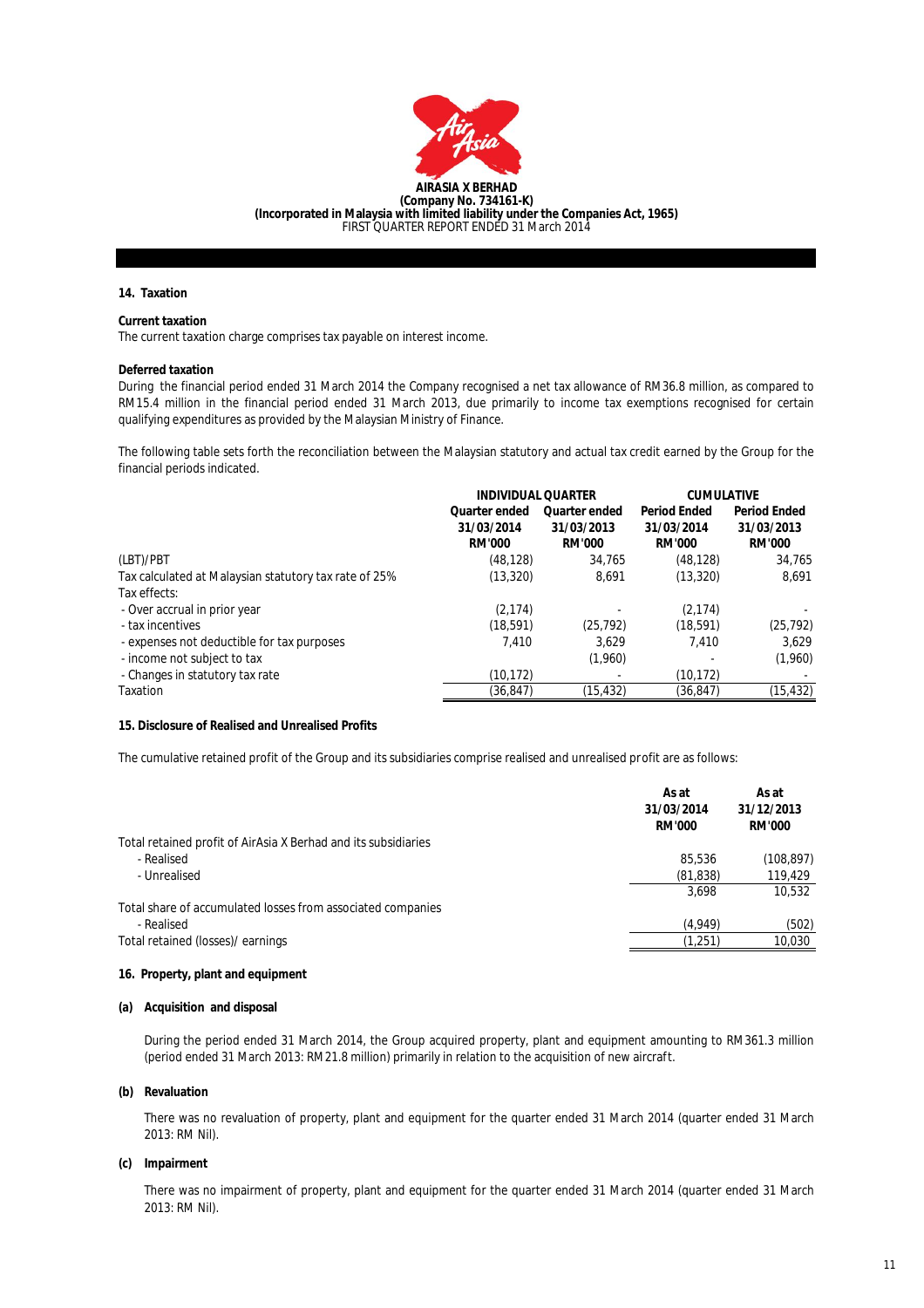

### **17. Deposits on aircraft purchase**

The deposits on aircraft purchase are denominated in US Dollars ("USD") and are in respect of pre-delivery payments on aircraft purchase, which will be delivered between Oct 2013 to May 2025. Pre-delivery payments constitute an instalment in respect of the price of the aircraft and are deducted from the final price on delivery.

### **18. Other deposits**

Other deposits include deposits paid for maintenance of aircraft and deposits paid to lessors for leased aircraft. These deposits are denominated in USD.

### **19. Investment in associates**

|                                          | As at<br>31/03/2014<br><b>RM'000</b> | As at<br>31/12/2013<br><b>RM'000</b> |
|------------------------------------------|--------------------------------------|--------------------------------------|
| Unquoted investments, at cost            | 73.906                               | 20.018                               |
| Group's share of post-acquisition losses | (5.451)                              | (502)                                |
|                                          | 68.455                               | 19,516                               |

The details of the associates are as follows:-

|                                      |                                    | Group effective equity interest |                          |                                         |  |
|--------------------------------------|------------------------------------|---------------------------------|--------------------------|-----------------------------------------|--|
| <b>Name</b>                          | <b>Country of</b><br>Incorporation | 31/03/2014<br>%                 | 31/12/2013<br>%          | Principal<br>activity                   |  |
| Thai AAX Co., Ltd ("TAAX")           | Thailand                           | 49%                             | 49%                      | Commercial air<br>transport<br>services |  |
| PT. Indonesia Airasia Extra ("IAAX") | Indonesia                          | 49%                             | $\overline{\phantom{a}}$ | Commercial air<br>transport<br>services |  |

On 23 January 2014 AAX entered into a Joint Venture Agreement ("JVA") with PT Kirana Anugerah Perkasa ("PTKAP") for the purpose of establishing a joint venture co-operation to set up a long-haul low cost airline in Indonesia which will operate through an Indonesia incorporated entity, PT. Indonesia Airasia Extra ("IAAX").

TAAX and IAAX are private company for which there are no quoted market price available for its shares.

#### **20. Receivables and prepayments**

|                                 | As at<br>31/03/2014<br><b>RM'000</b> | As at<br>31/12/2013<br><b>RM'000</b> |
|---------------------------------|--------------------------------------|--------------------------------------|
| Trade receivables               | 55,808                               | 43,675                               |
| Other receivables               | 48.447                               | 46,245                               |
| Prepayment                      | 33,235                               | 43,277                               |
| Deposits                        | 25,648                               | 33,600                               |
|                                 | 163,138                              | 166,797                              |
| Less: Impairment of receivables |                                      | (1, 441)                             |
|                                 | 163.138                              | 165,356                              |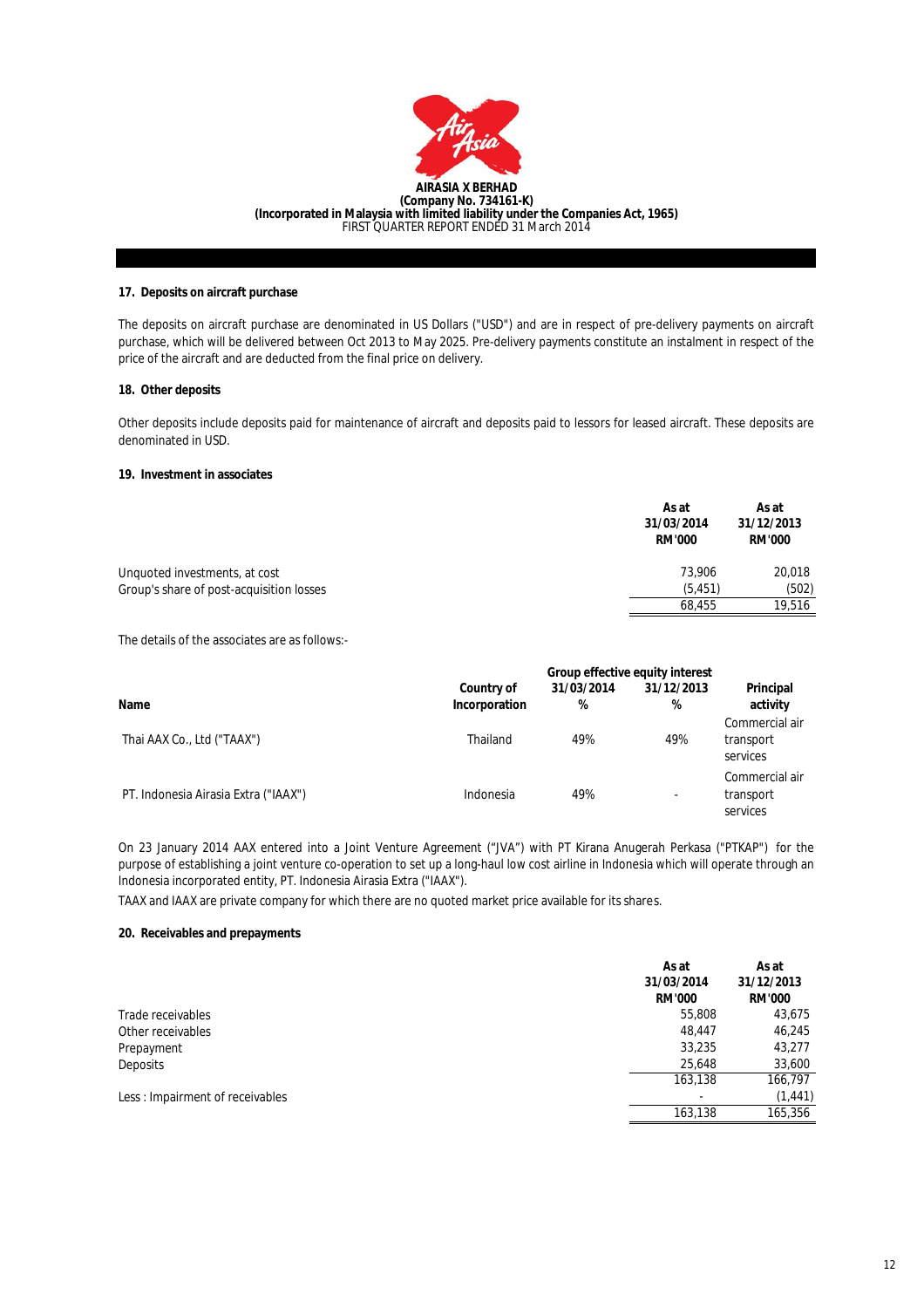

# **21. Deposits, cash and bank balances**

For the purpose of the cash flow statements, cash and cash equivalents include the following:

|                              | As at<br>31/03/2014<br><b>RM'000</b> | As at<br>31/12/2013<br><b>RM'000</b> |
|------------------------------|--------------------------------------|--------------------------------------|
| Cash and bank balances       | 75.079                               | 212,089                              |
| Deposits with licensed bank  | 56.876                               | 50,887                               |
|                              | 131.955                              | 262,976                              |
| Less: Restricted cash        | (56, 876)                            | (50, 887)                            |
| Cash and cash equivalents    | 75,079                               | 212,089                              |
| 22. Trade and other payables |                                      |                                      |
|                              | As at                                | As at                                |
|                              | 31/03/2014                           | 31/12/2013                           |
|                              | <b>RM'000</b>                        | <b>RM'000</b>                        |
| Trade payables               | 328,967                              | 203.297                              |

 $\sim$  -  $\sim$  -  $\sim$   $\sim$   $\sim$   $\sim$   $\sim$ Other payables and accruals include operational expenses payable to airport authorities and passenger service charges.

# **23. Borrowings**

Other payables and accruals

|                                                   | As at<br>31/03/2014<br><b>RM'000</b> | As at<br>31/12/2013<br><b>RM'000</b> |
|---------------------------------------------------|--------------------------------------|--------------------------------------|
| Current                                           |                                      |                                      |
| - Revolving credit (unsecured)                    | 249,179                              | 261,185                              |
| - Term Ioans (secured)                            | 206,861                              | 184,674                              |
| - Hire purchase (unsecured)                       | 21                                   | 21                                   |
|                                                   | 456,061                              | 445,880                              |
| Non-current                                       |                                      |                                      |
| - Revolving credit (unsecured)                    | 133,076                              | 179,686                              |
| - Term Ioans (secured)                            | 1,526,806                            | 1,370,626                            |
| - Hire purchase (unsecured)                       | 58                                   | 61                                   |
|                                                   | 1,659,940                            | 1,550,373                            |
| <b>Total borrowings</b>                           | 2,116,001                            | 1,996,253                            |
| The currency profile of borrowings is as follows: |                                      |                                      |
|                                                   | As at                                | As at                                |
|                                                   | 31/03/2014                           | 31/12/2013                           |
|                                                   | <b>RM'000</b>                        | <b>RM'000</b>                        |
| Ringgit Malaysia                                  | 40,079                               | 40,082                               |
| <b>US Dollar</b>                                  | 2,075,922                            | 1,956,171                            |
|                                                   | 2,116,001                            | 1,996,253                            |

The movement of the borrowings during the financial period as follows:-

|                                                        | As at<br>31/03/2014<br><b>RM'000</b> | As at<br>31/03/2013<br><b>RM'000</b> |
|--------------------------------------------------------|--------------------------------------|--------------------------------------|
| At beginning of financial period                       | 1.996.253                            | 1,392,256                            |
| Proceeds from borrowings                               | 237.691                              | 6.083                                |
| Repayment of borrowings                                | (100, 899)                           | (48, 693)                            |
| Unrealised foreign exchange (gain)/ loss on borrowings | (17.044)                             | 9.262                                |
| At end of financial period                             | 2.116.001                            | 1,358,908                            |

143,481<br>346,778

511,576

182,609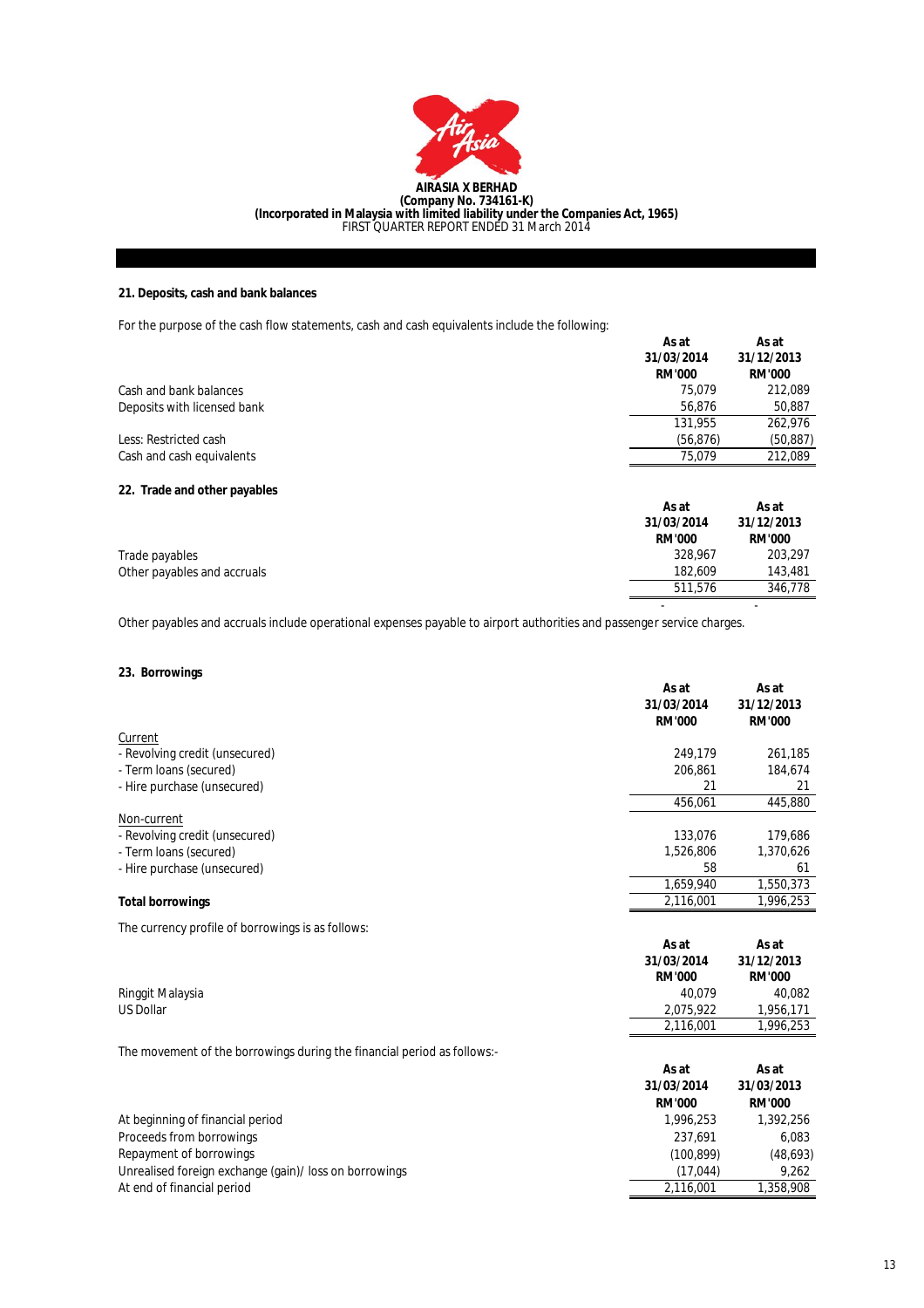

#### **24. Derivative Financial Instruments**

The Group has entered into cross currency interest rate contracts ("CCIRS") and an interest rate swap ("SWAP") to hedge against fluctuation in the foreign exchange currency and interest rates on its aircrafts delivered during financial year ended 31 December 2013 and financial quarter under review. Gains and losses recognised in the cash flow hedge reserve in equity will be continuously released to the income statement within finance cost until the full repayment of the aircraft loans (Note 23).

Under the CCIRS and SWAP facilities, the Company converted the aircraft loans and interest whereby:

(i) The USD principal repayments throughout the tenor of 10 and 12 years will be paid in RM at an exchange rate of USD1 to RM3.0260, RM3.0895 and RM3.1875 respectively; and

(ii) The USD interests of 3 months London Interbank Offered Rate ("LIBOR") plus a margin ranging between 0.80% and 3.75% will be paid at a RM fixed rates between 2.36% and 7.03% per annum for the entire tenor of the loans.

The full fair value of a hedging derivative is classified as a non-current asset if the remaining maturity of the hedge item is more than 12 months and, as a current asset, if the maturity of the hedged item is less than 12 months.

The derivative financial instrument is classified as level 2 in the fair value hierarchy model.

The Group's level 2 hedging derivatives comprise the CCIRS contracts and SWAP contracts. These contracts have been fair valued using forward interest rates extracted from observable yield curves. The effects of discounting are generally insignificant for level 2 derivatives.

The following table presents the Company's assets and liabilities that are measured at level 2 of hedging derivatives fair value as at 31 March 2014 and 31 December 2013.

|                                                                             | As at<br>31/03/2014<br><b>RM'000</b> | As at<br>31/12/2013<br><b>RM'000</b> |
|-----------------------------------------------------------------------------|--------------------------------------|--------------------------------------|
| <b>Assets</b>                                                               |                                      |                                      |
| Financial assets at fair value through profit or loss - Trading derivatives |                                      | 5.541                                |
| Derivatives used for hedging                                                | 48.985                               | 60,388                               |
|                                                                             | 48.985                               | 65.929                               |
|                                                                             |                                      |                                      |
| Liability                                                                   |                                      |                                      |
| Derivative used for hedging                                                 | 4.430                                |                                      |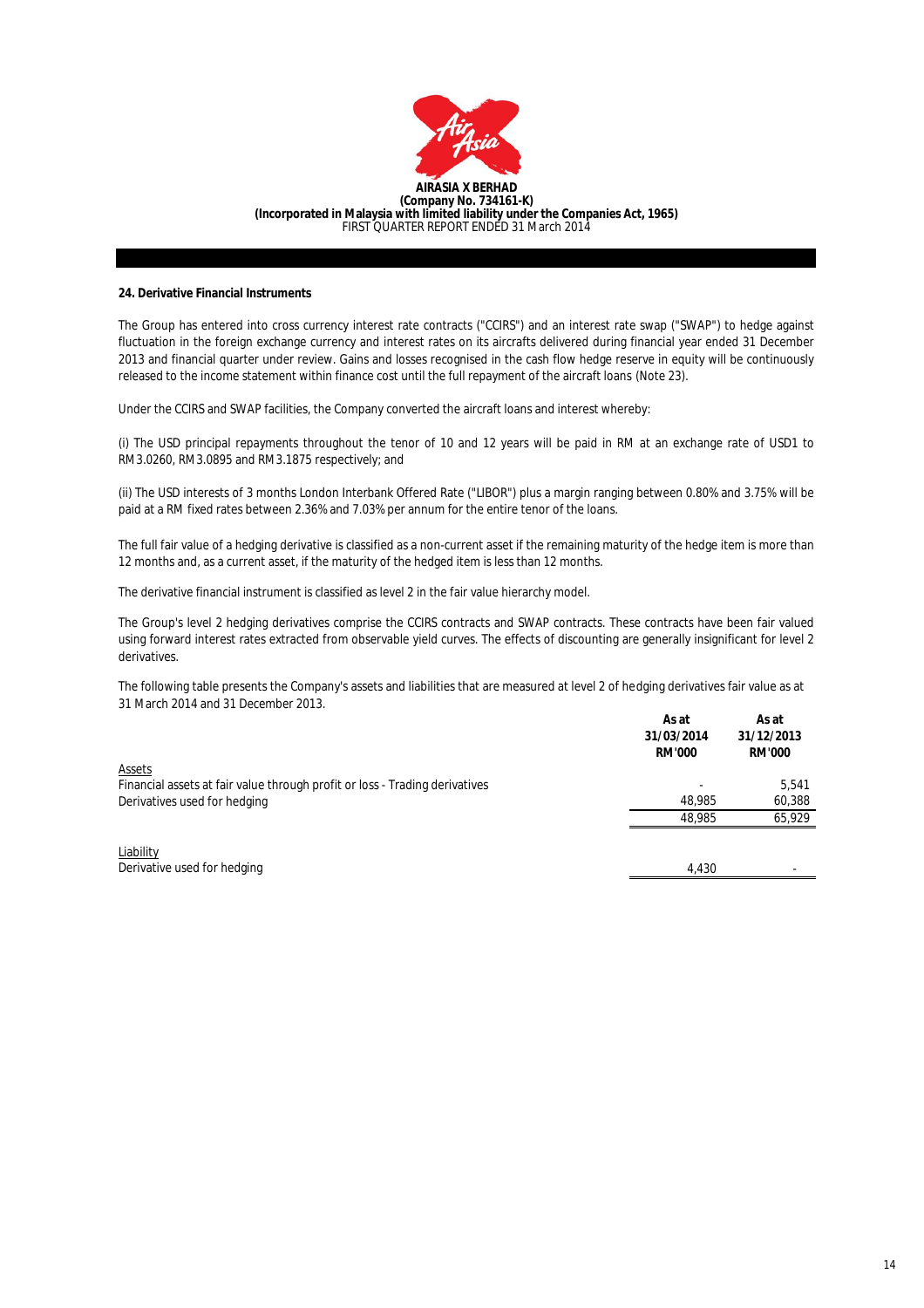

**(Company No. 734161-K) (Incorporated in Malaysia with limited liability under the Companies Act, 1965)** FIRST QUARTER REPORT ENDED 31 March 2014

**25. Share capital**

|                                            | As at<br>31/03/2014<br><b>RM'000</b> | As at<br>31/12/2013<br><b>RM'000</b> |
|--------------------------------------------|--------------------------------------|--------------------------------------|
| Authorised:                                |                                      |                                      |
| Ordinary shares of RM1.00 each:            |                                      |                                      |
| At beginning of financial period/ year     |                                      | 270,000                              |
| Subdivision of shares                      |                                      | (270,000)                            |
| At the end of the financial period/ year   |                                      |                                      |
| Ordinary shares of RM0.15 each:            |                                      |                                      |
| At beginning of financial period/year      | 500,000                              |                                      |
| Subdivision of shares                      |                                      | 270,000                              |
| Increase during the financial period/ year | 500,000                              | 230,000<br>500,000                   |
| At the end of the financial period/year    |                                      |                                      |
| RCPS of RM1.00 each:                       |                                      |                                      |
| At beginning of financial period/ year     | 50,000                               | 50,000                               |
| Cancellation of RCPS                       |                                      |                                      |
| At the end of the financial period/ year   | 50,000                               | 50,000                               |
| <b>Total authorised</b>                    | 550,000                              | 550,000                              |
| <b>Issued and fully paid up:</b>           |                                      |                                      |
| Ordinary shares of RM1.00 each:            |                                      |                                      |
| At beginning of financial period/year      |                                      | 224,000                              |
| <b>Conversion of RCPS</b>                  |                                      | 42,667                               |
| Subdivision of shares                      |                                      | (266, 667)                           |
| At the end of the financial period/ year   |                                      |                                      |
| Ordinary shares of RM0.15 each:            |                                      |                                      |
| At beginning of financial period/ year     | 355,556                              |                                      |
| Subdivision of shares                      |                                      | 266,667                              |
| <b>Issuance of shares</b>                  |                                      | 88,889                               |
| At the end of the financial period/ year   | 355,556                              | 355,556                              |
| RCPS of RM1.00 each:                       |                                      |                                      |
| At beginning of financial period/ year     |                                      | 42,667                               |
| <b>Conversion of RCPS</b>                  |                                      | (42, 667)                            |
| At the end of the financial period/ year   |                                      |                                      |
| Total issued and fully paid up             | 355,556                              | 355,556                              |
|                                            |                                      |                                      |

The terms of the RCPS are as follows:

- (a) The RCPS are convertible in whole at the holder's option at any time into ordinary shares of RM1.00 each in the capital of the Company in the proportion of one ordinary share for every one RCPS. Notwithstanding this, the RCPS holder shall convert all into ordinary shares of RM1.00 each in the capital of the Company upon receipt of written notice from the Company as part of the Company's bona fide scheme for the listing of the Company's shares on any recognised stock exchange.
- (b) The RCPS has the same entitlement to dividend and all other forms of distributions out of income of the Company at the same rate as that of ordinary shares.
- (c) The RCPS can be redeemed in part or in whole at the Company's option at any time, but only with prior written approval of the holder and redemption can only be effected at par value.
- (d) On 10 May 2013, all the outstanding RCPS are converted into ordinary shares of RM1.00 each, and on 13 May 2013, all the authorised RCPS has been cancelled and ordinary shares for both issued and authorised of RM1.00 each are sub-divided into ordinary shares of RM0.15 each.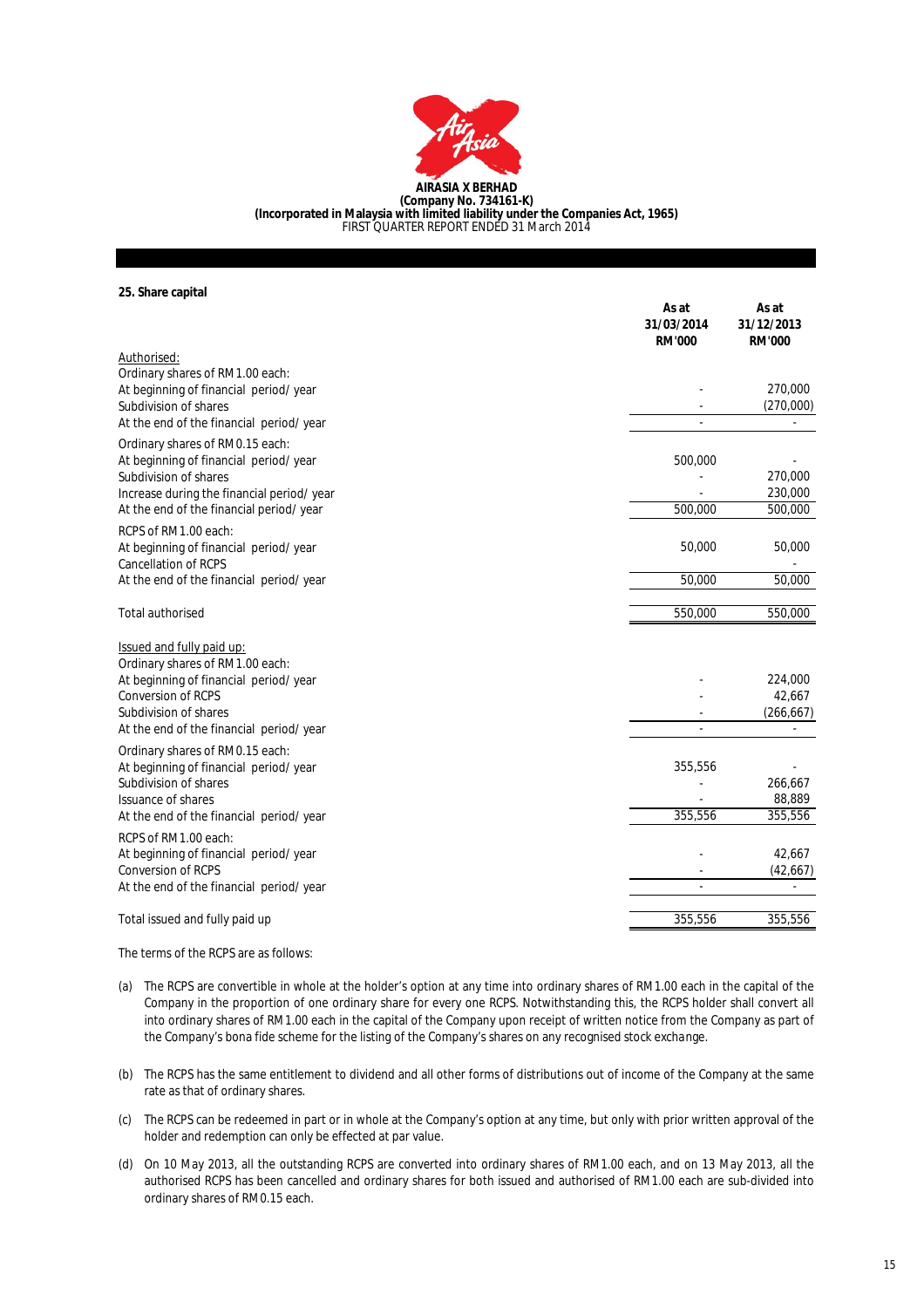

## **26. (Loss)/ earnings per share**

### Basic (loss)/ earnings per share

Basic (loss)/ earnings per share is calculated by dividing the net profit for the financial period by the weighted average number of ordinary/preference shares in issue during the financial period.

|                                                                      | <b>INDIVIDUAL QUARTER</b>          |                                    | <b>CUMULATIVE</b>                 |                                   |
|----------------------------------------------------------------------|------------------------------------|------------------------------------|-----------------------------------|-----------------------------------|
|                                                                      | <b>Quarter ended</b><br>31/03/2014 | <b>Quarter Ended</b><br>31/03/2013 | <b>Period Ended</b><br>31/03/2014 | <b>Period Ended</b><br>31/03/2013 |
| Net (loss)/ profit for the individual quarter/ financial period      |                                    |                                    |                                   |                                   |
| (RM'000)<br>Weighted average number of ordinary/preference shares in | (11, 281)                          | 50.197                             | (11.281)                          | 50.197                            |
| issue('000)                                                          | 2,370,370                          | 266.667                            | 2,370,370                         | 266.667                           |
| (Loss)/ earnings per share (sen)                                     | (0.5)                              | 18.8                               | (0.5)                             | 18.8                              |

### Diluted (loss)/ earnings per share

The diluted (loss)/ earnings per share of the Group is similar to the basic (loss)/ earnings per share as the Group does not have any potential dilutive ordinary shares in issue.

# **27. Post balance sheet events**

There is no material subsequent event noted during the quarter ended 31 March 2014.

### **28. Contingent assets and contingent liabilities**

As at the date of this report, the Group does not have any contingent assets and contingent liabilities.

# **29. Capital commitments outstanding not provided for in the interim financial report**

|                                  | As at<br>31/03/2014<br><b>RM'000</b> | As at<br>31/12/2013<br><b>RM'000</b> |
|----------------------------------|--------------------------------------|--------------------------------------|
| Approved and contracted for      |                                      |                                      |
| Aircraft purchase                | 38,435,074                           | 21,243,950                           |
| Non-cancellable operating leases | 2.485.051                            | 2.464.111                            |
|                                  | 40,920,125                           | 23,708,061                           |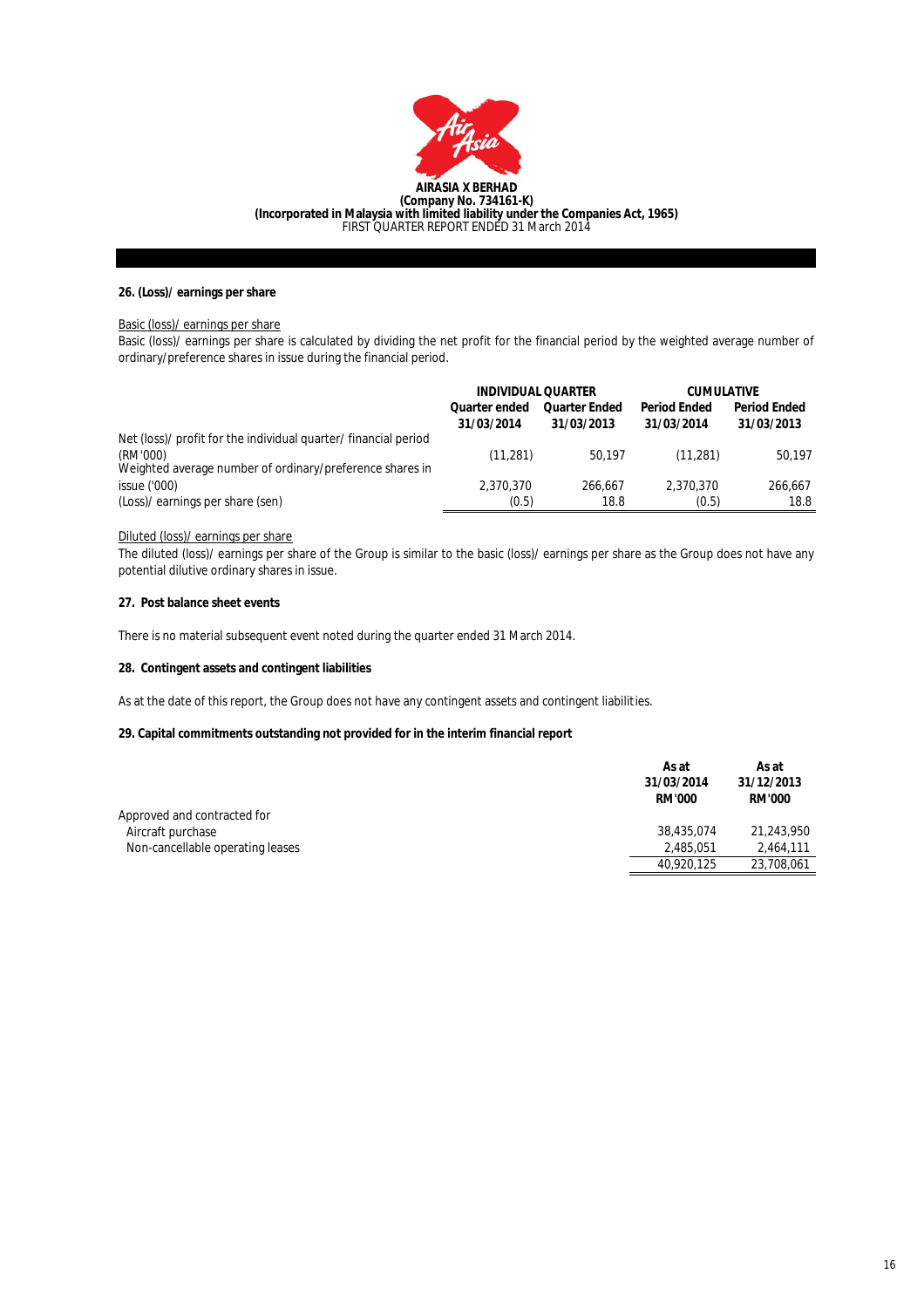

# **30. Significant related parties transactions**

Details of the relationships and transactions between AirAsia X and its significant related parties are as described below.

| Name of company                                       | Relationship                                      |
|-------------------------------------------------------|---------------------------------------------------|
| AirAsia Berhad ("AAB")                                | Related party (common Directors and shareholders) |
| Asian Aviation Centre of Excellence Sdn Bhd ("AACOE") | Related party (common Directors and shareholders) |
| Asian Contact Centres Sdn Bhd ("ACC")                 | Related party (common Directors and shareholders) |
| PT Indonesia AirAsia ("IAA")                          | Related party (common Directors and shareholders) |
| Thai AirAsia Co. Ltd ("TAA")                          | Related party (common Directors and shareholders) |
| Tune Box Sdn Bhd                                      | Related party (common Directors and shareholders) |
| AirAsia Japan Co. Ltd ("JAA")                         | Related party (common Directors and shareholders) |
| Tune Insurance Malaysia Berhad ("TIMB")               | Related party (common Directors and shareholders) |
| Caterhamiet Global Ltd ("CJG")                        | Related party (common Directors and shareholders) |
|                                                       |                                                   |

These following items have been included in the income statement:

|                                                           | <b>INDIVIDUAL QUARTER</b>                    |                                                     | <b>CUMULATIVE</b>                                  |                                                    |
|-----------------------------------------------------------|----------------------------------------------|-----------------------------------------------------|----------------------------------------------------|----------------------------------------------------|
|                                                           | Quarter ended<br>31/03/2014<br><b>RM'000</b> | <b>Quarter Ended</b><br>31/03/2013<br><b>RM'000</b> | <b>Period Ended</b><br>31/03/2014<br><b>RM'000</b> | <b>Period Ended</b><br>31/03/2013<br><b>RM'000</b> |
| AAB                                                       |                                              |                                                     |                                                    |                                                    |
| - Operational service charges                             | 2,016                                        | 1.783                                               | 2,016                                              | 1,783                                              |
| - Brand license fee charged by AAB                        | 3,719                                        | 2,668                                               | 3,719                                              | 2,668                                              |
| <b>AACOE</b>                                              |                                              |                                                     |                                                    |                                                    |
| - Net expense on training services                        | 3,891                                        | 511                                                 | 3,891                                              | 511                                                |
| <b>ACC</b>                                                |                                              |                                                     |                                                    |                                                    |
| - Telecommunication and operational expenses              | 4,311                                        | 2,192                                               | 4,311                                              | 2,192                                              |
| IAA                                                       |                                              |                                                     |                                                    |                                                    |
| - Operational services charged to IAA                     | (579)                                        | (91)                                                | (579)                                              | (91)                                               |
| <b>TAA</b>                                                |                                              |                                                     |                                                    |                                                    |
| - Net Operational services charged from/(to) TAA          | 150                                          | (15)                                                | 150                                                | (15)                                               |
| Tune Box Sdn Bhd                                          |                                              |                                                     |                                                    |                                                    |
| - In-flight entertainment system and software expenses    | 710                                          | 302                                                 | 710                                                | 302                                                |
| <b>JAA</b>                                                |                                              |                                                     |                                                    |                                                    |
| - Operational services charged to JAA                     |                                              | (315)                                               |                                                    | (315)                                              |
| <b>TIMB</b>                                               |                                              |                                                     |                                                    |                                                    |
| - Commission received/ receivable on travel insurance     | (558)                                        |                                                     | (558)                                              |                                                    |
| - premium collected on behalf of TIMB on travel insurance | 7,333                                        |                                                     | 7,333                                              |                                                    |
| CJG                                                       |                                              |                                                     |                                                    |                                                    |
| - Charter air travel services charged by CJG              | 2,472                                        |                                                     | 2,472                                              |                                                    |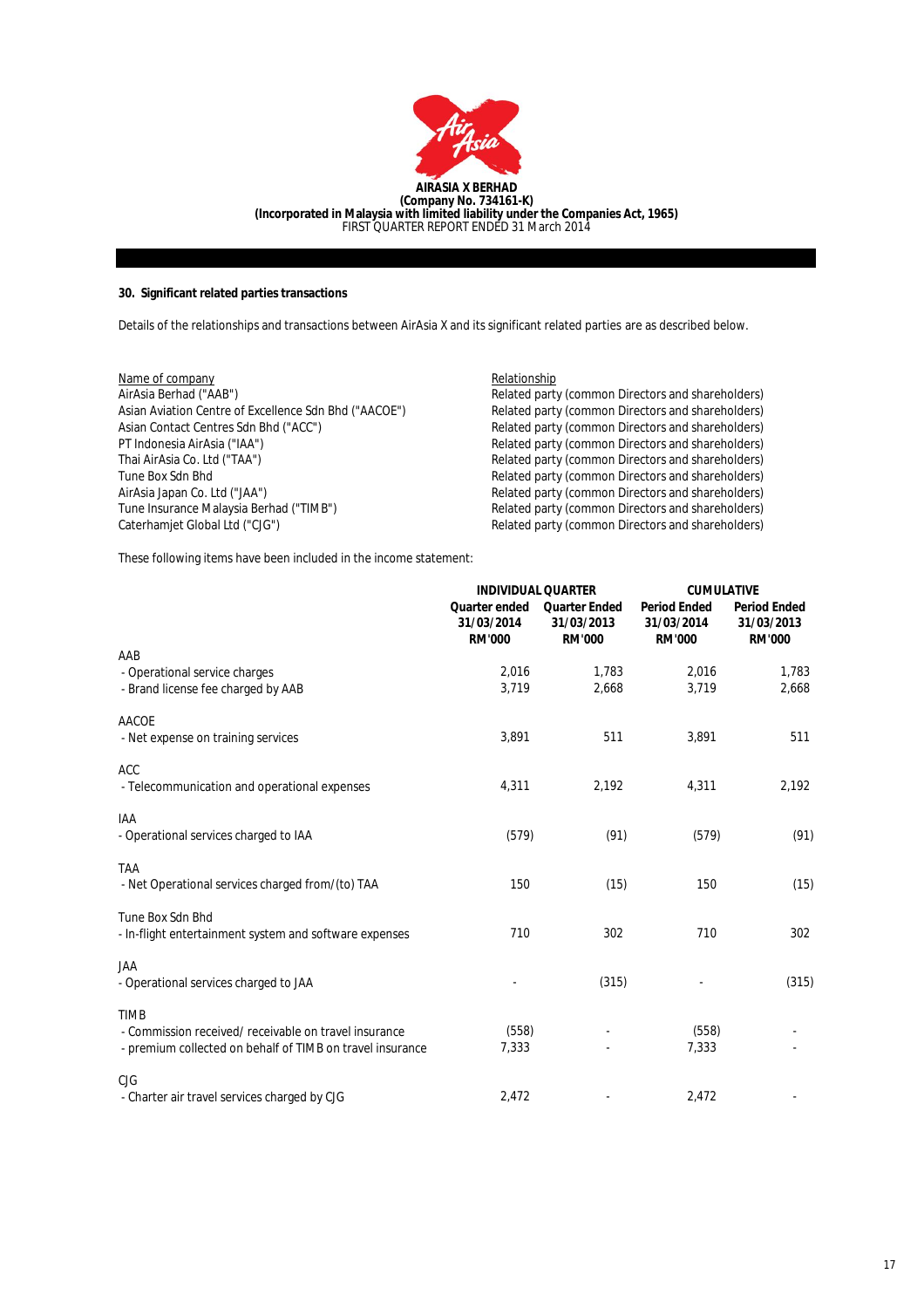

### **31. Review of performance**

3 months Ended 31 March 2014 Compared to 3 months Ended 31 March 2013 Revenue

During the 3 months ended 31 March 2014, the Group's revenue has increased by 40.0% to RM749.5 million from RM535.3 million as compared to the 3 months ended 31 March 2013. As a result of significant capacity increase of 60.1% of ASK from 31 March 2013 and the need to stimulate demand to achieve load factor of 85.8% ending 31 March 2014, yield as measured by RASK has decreased 12.4% from 13.80 sen in the 3 months ended 31 March 2013 to 12.09 sen in the 3 months ended 31 March 2014.

*Scheduled flights*. Revenue from passenger seat sales on scheduled flights increased by RM69.1 million, or approximately 19.5%, to RM423.0 million for the 3 months ended 31 March 2014 as compared to RM353.9 million for the 3 months ended 31 March 2013. This increase was primarily due to an increase of both ASKs and RPKs from 3.9 billion and 3.3 billion in the 3 months ended 31 March 2013 to 6.2 billion and 5.3 billion respectively in the 3 months ended 31 March 2014. Our passenger load factor has increased to 85.8% in the 3 months ended 31 March 2014 as compared to 84.2% for the 3 months ended 31 March 2013. Average passenger fares decreased 25.1% to RM467.11 in the 3 months ended 31 March 2014 as compared to RM623.53 in the 3 months ended 31 March 2013 primarily due to the promotional fares on our newly launched routes during financial year ended 31 December 2013 which include Busan, Shanghai and Adelaide.

*Charter flights.* Revenue from charter flights increased from RM15.6 million for the 3 months ended 31 March 2013 to RM62.9 million for the 3 months ended 31 March 2014 due to more charter contracts secured in the 3 months ended 31 March 2014.

*Fuel surcharge* . Revenue from fuel surcharge increased to RM81.8 million in the 3 months ended 31 March 2014 as compared to RM49.8 million in the 3 months ended 31 March 2013. This increase in fuel surcharge revenue is primarily due to an increased number of passengers flown from 0.6 million in the quarter ended 31 March 2013 to 1.1 million in the 3 months ended 31 March 2014.

*Freight and cargo.* Revenue from freight and cargo has increased 27.0% to RM25.3 million for the 3 months ended 31 March 2014 as compared to RM19.9 million for the 3 months ended 31 March 2013, reflecting an increase of 34.3% available tonne per kilometre (ATK) and 12.3% freight tonne per kilometre (FTK) in the 3 months ended 31 March 2014.

*Ancillary revenue* . Ancillary revenue including AirAsia Insure increased to RM150.1 million, or by approximately 54.2%, for the 3 months ended 31 March 2014 as compared to RM97.3 million for the 3 months ended 31 March 2013. This increase was primarily due to a result of an increased number of passengers flown from 0.6 million in the 3 months ended 31 March 2013 to 1.1 million in the 3 months ended 31 March 2014.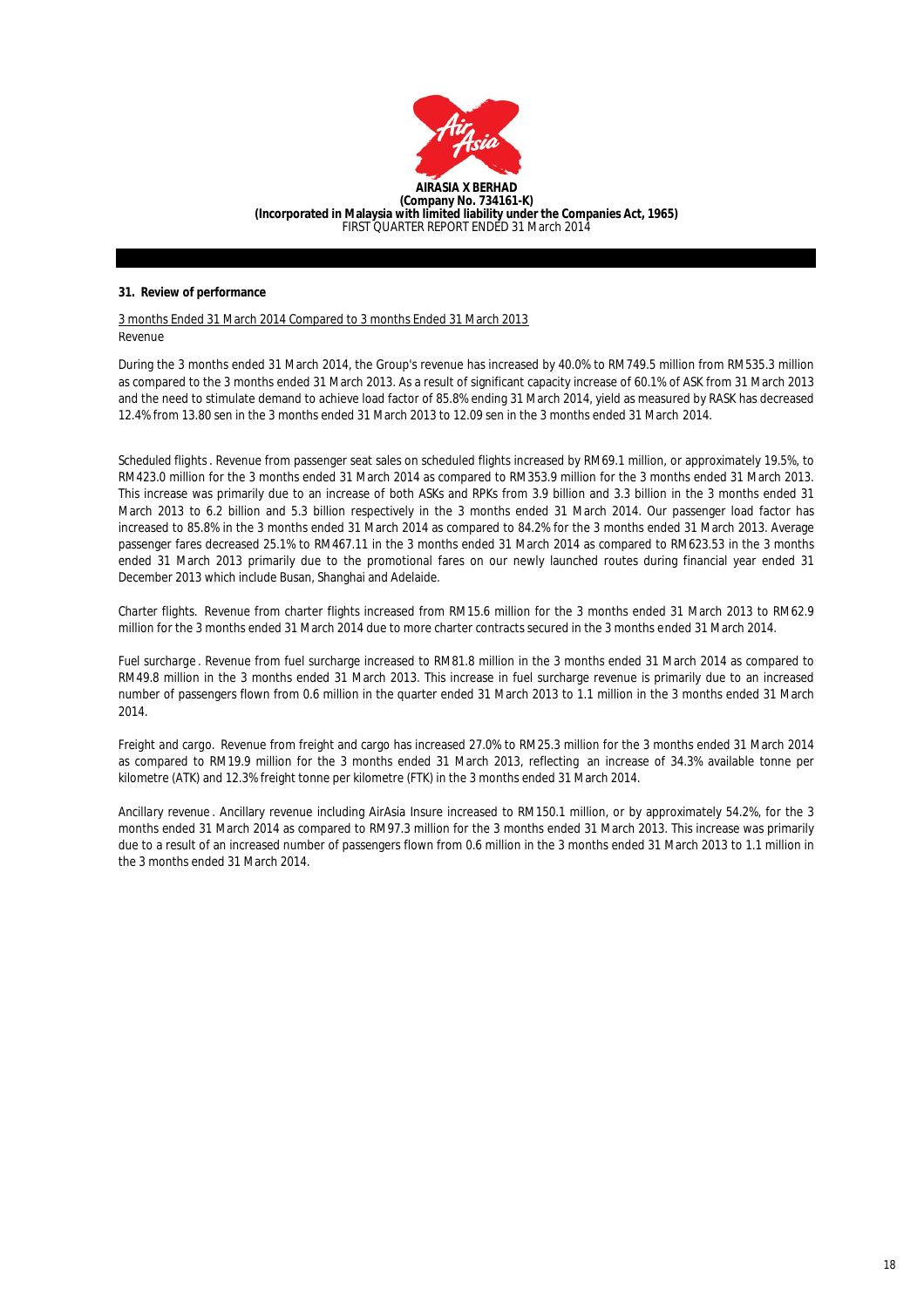

Operating Expenses

During the 3 months ended 31 March 2014, operating expenses increased by RM307.0 million or 64.1% to RM785.7 million. The increase was primarily due to:-

(i) *Staff costs.* During the 3 months ended 31 March 2014, there was an increase in number of headcount which has resulted staff costs increased by 56.9% to RM71.6 million in the 3 months ended 31 March 2014 from RM45.6 million during the 3 months ended 31 March 2013.

(ii) *Depreciation of property, plant and equipment.* Depreciation of property, plant and equipment increased by 66.4% to RM44.6 million during the 3 months ended 31 March 2014 as compared to RM26.8 million in the 3 months ended 31 March 2013, mainly due to the acquisition of A330-300 aircraft under finance lease after 3 months ended 31 March 2013.

(iii) *Aircraft fuel expenses*. Fuel costs increased 76.9% to RM401.0 million in the 3 months ended 31 March 2014 from RM226.7 million in the 3 months ended 31 March 2013 primarily due a 72.4% increased in fuel consumed in the 3 months ended 31 March 2014 as compared to the 3 months ended 31 March 2013. The increase in fuel consumption was primarily due to an increase in flight frequencies on our existing routes. Fuel burn has increased from 1,730 gallons/ hour in the 3 months ended 31 March 2013 to 1,850 gallons/ hour in the 3 months ended 31 March 2014.

(iv) *Maintenance, overhaul, user charges and other related expenses*. Maintenance, overhaul, user charges and other related expenses increased by 53.4% to RM144.9 million in the 3 months ended 31 March 2014 from RM94.4 million in the 3 months ended 31 March 2013. This mainly resulted from the increase of maintenance and service costs on additional aircraft taken by the Company as well as more charter flights rendered after 3 months ended 31 March 2013.

(v) *Aircraft operating lease expense* . After 3 months ended 31 March 2013, the Company has taken delivery of 6 Airbus A330-300 under operating lease and hence aircraft operating lease expense increased 58.6% to RM59.9 million in the 3 months ended 31 March 2014 from RM37.8 million in the quarter ended 31 March 2013.

Foreign Exchange Gain/ Loss

As a result of the strengthening of the RM against the USD in the 3 months ended 31 March 2014, the Company recognised unrealised foreign exchange gain on borrowings of RM10.1 million, as compared to unrealised foreign exchange loss of RM9.6 million on our USD-denominated borrowings in the 3 months ended 31 March 2013.

## (LBT)/PBT

As a result of the factors set forth above, the Group has recorded a LBT of RM48.1 million in the 3 months ended 31 March 2014 as compared to a PBT of RM34.8 million in the 3 months ended 31 March 2013.

#### Taxation

In the 3 months ended 31 March 2014 the Company recognised a net tax allowance of RM36.8 million, as compared to a net tax allowance of RM15.4 million in the 3 months ended 31 March 2013, due primarily to income tax allowance recognised for certain qualifying expenditures as provided by the Malaysian Ministry of Finance.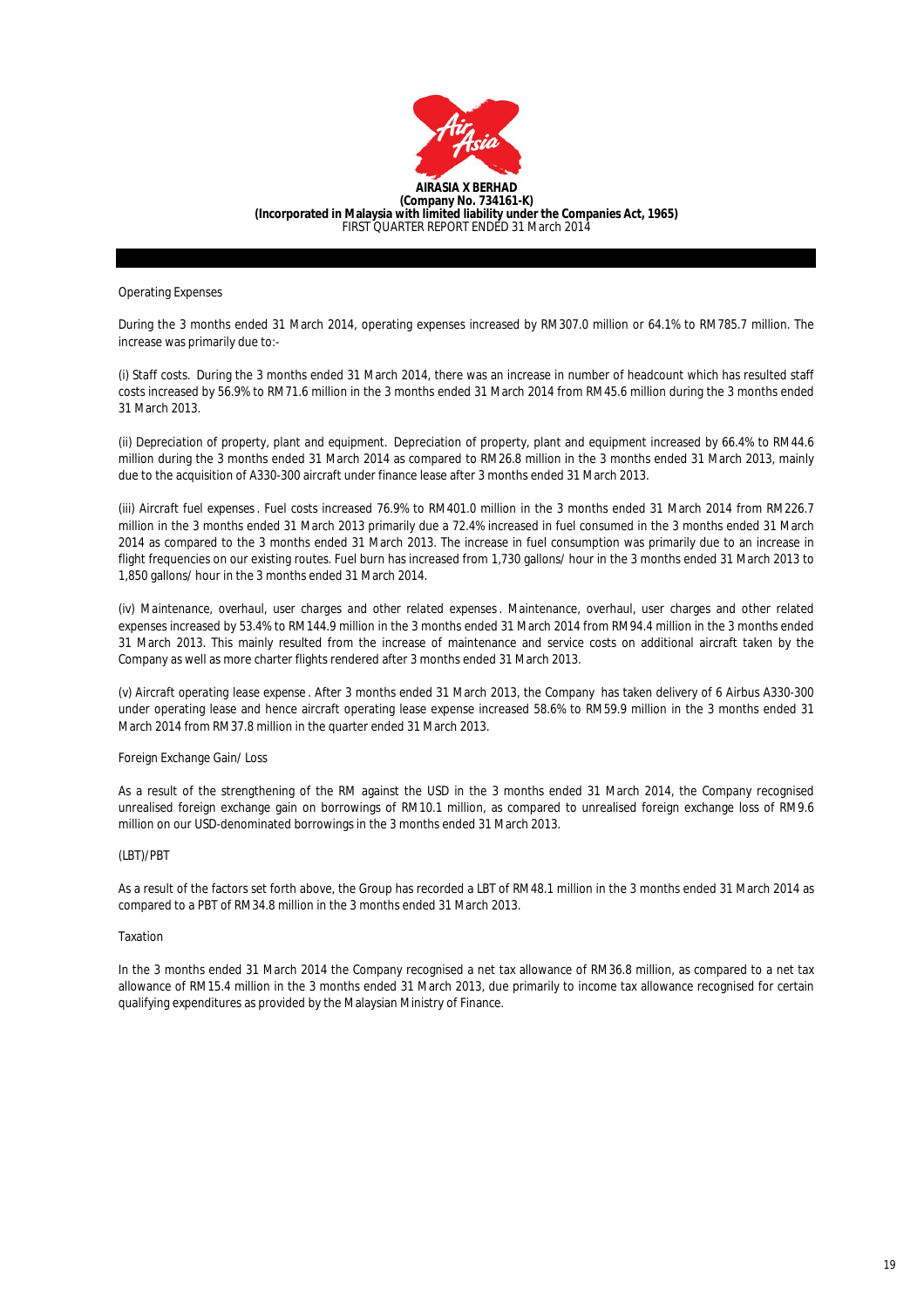

### (LAT)/PAT

As a result of the factors set forth above, the Group recognised a LAT of RM11.3 million in the 3 months ended 31 March 2014 as compared to a PAT of RM50.2 million in the 3 months ended 31 March 2013.

### **32. LBT performance (Quarter Ended 31 March 2014 Compared to Quarter Ended 31 December 2013)**

The Group's LBT has decreased by RM122.3 million from RM170.4 million in the quarter ended 31 December 2013 to RM48.1 million in the quarter ended 31 March 2014. The improvement was as a result of the strengthening of the RM against the USD in the quarter ended 31 March 2014, the Company recognised unrealised foreign exchange gain on borrowings of RM10.1 million, as compared to unrealised foreign exchange loss of RM112.4 million on our USD-denominated borrowings in the quarter ended 31 December 2013.

# **33. Other profit and loss items**

In the current quarter and financial year, there has been no interest income, other income including investment income, interest expense, depreciation and amortisation, provision for and write off of receivables and inventories, gain or loss on disposal of quoted and unquoted investments or properties, impairment of assets, foreign exchange gain or loss, gain or loss on derivatives and exceptional items except for as disclosed either in the consolidated income statements and notes to the unaudited accounts.

#### **34. Commentary on prospects**

The Company's positioning within the Asia Pacific region, which is forecasted to be robust and potentially surpassing North America as the world's largest aviation market (Source: Strategic Airport Planning Ltd) allows AirAsia X to benefit from this growth and continue to be a large and attractive feeder market for its long-haul routes. Barring any unforeseen circumstances, including but not limited to terrorist attacks, natural disasters, epidemics, economic downturn, fuel price hike and fluctuation in foreign currencies against the Malaysian Ringgit, the Company expects its prospects to remain positive.

As the Company has strategically embarked on a major capacity expansion phase with new aircraft deliveries added to our fleet, our ASK capacity will be growing above 30% year-on-year from Q3-2013 to Q3-2014. We expect short-terms earnings pressure during this period from lower yields contributed by a higher portion of promotional fares used to stimulate new demand creation to fill up the new capacity. Our experience suggests that new capacity typically takes about 12 months to break-even. We believe the additional capacity will generate a stronger market share and route network, and deliver long-term benefits from scale advantages relative to our competition.

## **35. Profit forecast**

The disclosure requirements for explanatory notes for the variance of actual profit attributable to equity holders of the Company as compared to profit forecasts are not applicable.